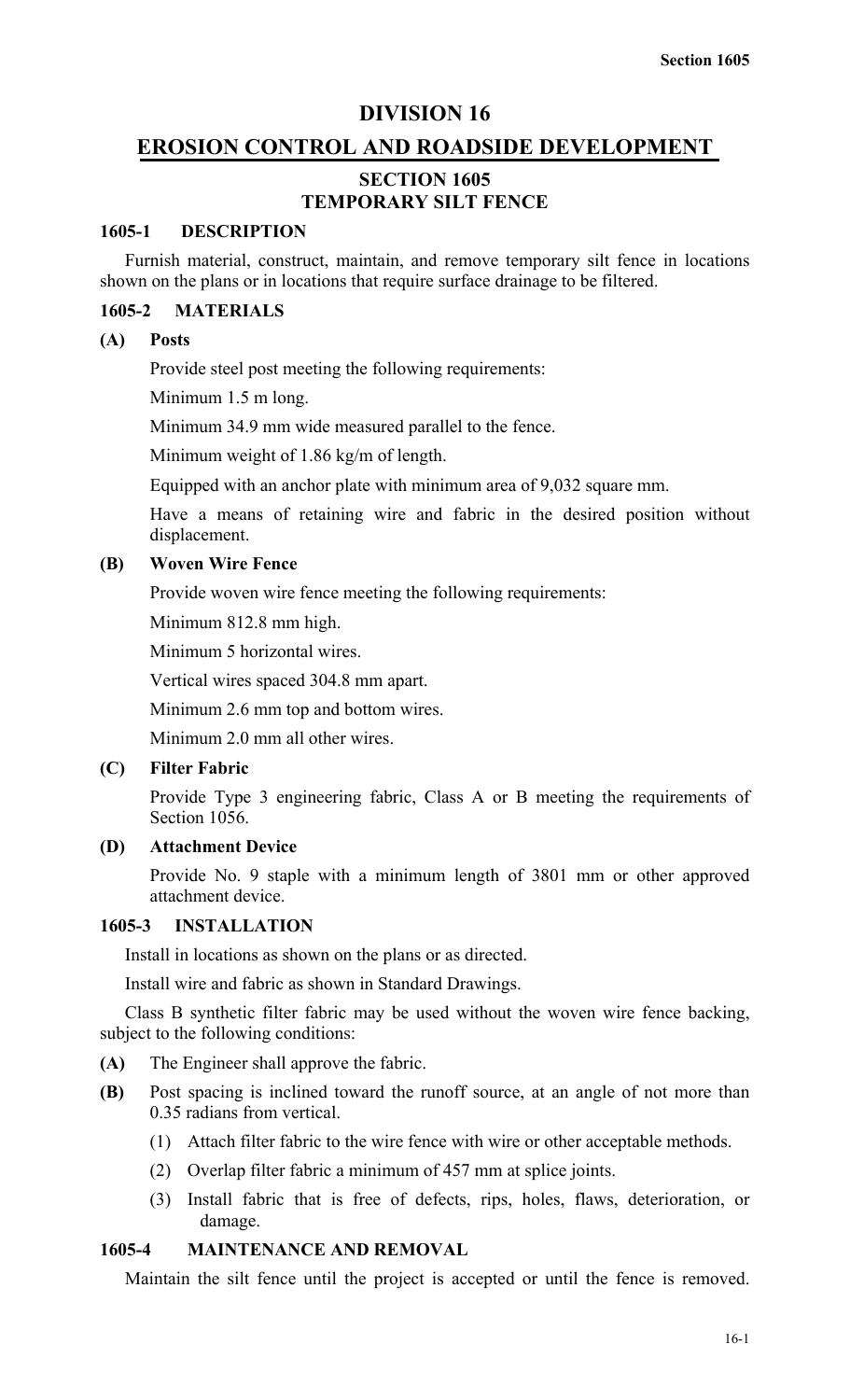Remove and replace deteriorated or ineffective filter fabric.

Remove and dispose of silt accumulations in accordance with Section 1630 when necessary or as directed.

Leave silt fence in place until site stabilization and remove at project completion.

Removed silt fence becomes the property of the Contractor.

Dress and seed and mulch all areas where silt fence is removed in accordance with Section 1660.

## **1605-5 MEASUREMENT AND PAYMENT**

*Temporary Silt Fence* will be measured and paid for in linear meter, accepted in place, along the ground line of the fence.

*Silt Excavation* will be measured and paid for in accordance with Section 1630.

*Seeding and Mulching* will be measured and paid for in accordance with Section 1660.

The requirements of Article 104-5 pertaining to revised contract prices for overrunning minor items will not apply to this item. No revision in the contract unit price will be allowed because of any overrun or underrun.

Payment will be made under:

#### Pay Item **Pay Unit**

Temporary Silt Fence Linear Meter

## **SECTION 1610 STONE FOR EROSION CONTROL**

## **1610-1 DESCRIPTION**

Furnish, stockpile if directed, place, and maintain an approved stone for construction of erosion control devices at ditches, diversions, swales, pipe inlets, pipe outlets, drainage turnouts, and at other locations designated on the plans or as directed. The work includes but is not limited to furnishing, weighing, stockpiling, re-handling, placing, and maintaining stone; and disposal of any stone not incorporated into the project when necessary.

#### **1610-2 MATERIALS**

Refer to Division 10.

| Item                             | <b>Section</b> |
|----------------------------------|----------------|
| <b>Stone for Erosion Control</b> | $1042 - 1$     |
| <b>Sediment Control Stone</b>    | 1005           |

### **1610-3 CONSTRUCTION METHODS**

Place stone, in locations and to the thickness, widths, and lengths as shown on the plans or as directed. Construct erosion control devices in accordance with the plans neatly and uniformly with an even surface and meeting the requirements of the plans.

#### **1610-4 MEASUREMENT AND PAYMENT**

*Stone For Erosion Control, Class \_\_* will be measured and paid for in metric tons of each class of stone that has been incorporated into the work, or has been delivered to and stockpiled on the project as directed. Stone placed in the stockpile will not be measured a second time. Measure stone by weighing in trucks on certified platform scales or other certified weighing devices.

*Sediment Control Stone* will be measured and paid for in metric tons of stone that has been incorporated into the work, or has been delivered to and stockpiled on the project as directed. Stone placed in the stockpile will not be measured a second time. Measure

16-2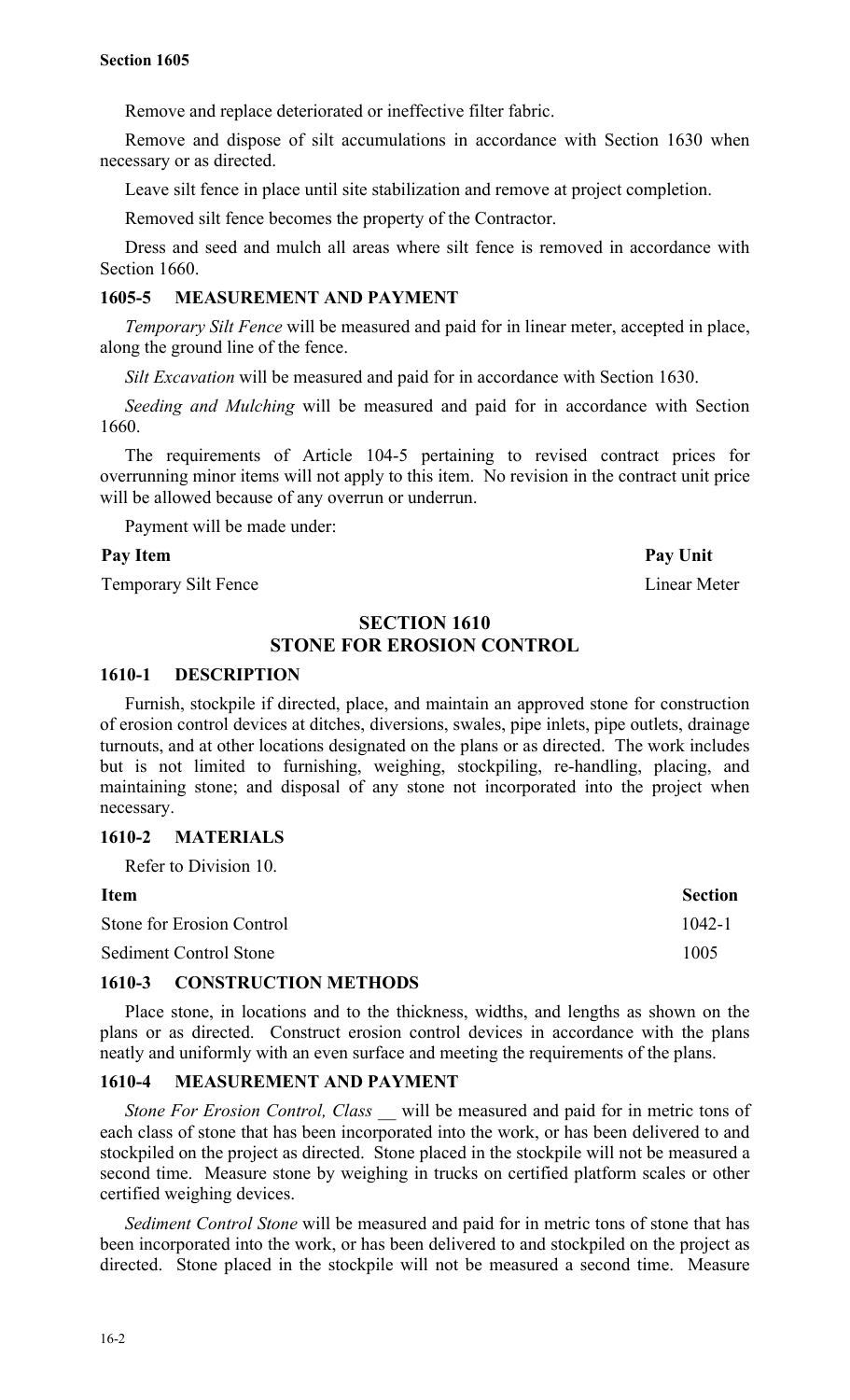stone by weighing in trucks on certified platform scales or other certified weighing devices.

Payment will be made under:

Stone For Erosion Control, Class **Network** Metric Ton

Sediment Control Stone Metric Ton

## **SECTION 1615 TEMPORARY MULCHING**

#### **1615-1 DESCRIPTION**

Furnish, place, and secure mulch material to prevent excessive soil erosion during construction operations where it is impossible or impractical to perform permanent seeding and mulching.

The actual conditions that occur during the construction of the project will determine the quantity of mulching. The quantity of mulching may be increased, decreased, or eliminated entirely as directed. Such variations in quantity will not be considered as alterations in the details of construction or a change in the character of work.

## **1615-2 MATERIALS**

Refer to Division 10.

Mulch for Erosion Control 1060-5

Use undiluted emulsified asphalt or other approved tacking material.

## **1615-3 APPLICATION**

Place temporary mulch promptly at locations on temporarily seeded or non-seeded areas when so directed.

Spread mulch uniformly over the area by hand or by means of appropriate mechanical spreaders or blowers to obtain a satisfactory uniform cover. A satisfactory application of temporary mulch on non-seeded areas consists of a sufficient amount to completely and uniformly cover the ground.

When temporary mulching is performed in conjunction with temporary seeding, apply mulch in accordance with Article 1660-6. Complete mulching and tacking within 24 hours. Exercise care to prevent displacement of soil and seed or other damage to areas where temporary seeding is done.

Apply a sufficient amount of asphalt or other type binding material when using grain straw to assure that the temporary mulch is properly held in place. Take adequate precautions to prevent damage to traffic, structures, guardrails, traffic control devices, or any other appurtenances during the application of binding material. Provide adequate covering or change methods of application as required to prevent such damage. Repair any damage that occurs, including any necessary cleaning.

Take sufficient precautions to prevent mulch from entering drainage structures through displacement by wind, water, or other causes and promptly remove any blockage to drainage facilities.

#### **1615-4 MEASUREMENT AND PAYMENT**

*Temporary Mulching* will be measured and paid in hectares, measured along the surface of the ground over which temporary mulch has been placed as directed and accepted.

Pay Item Pay Unit

## **Item Section**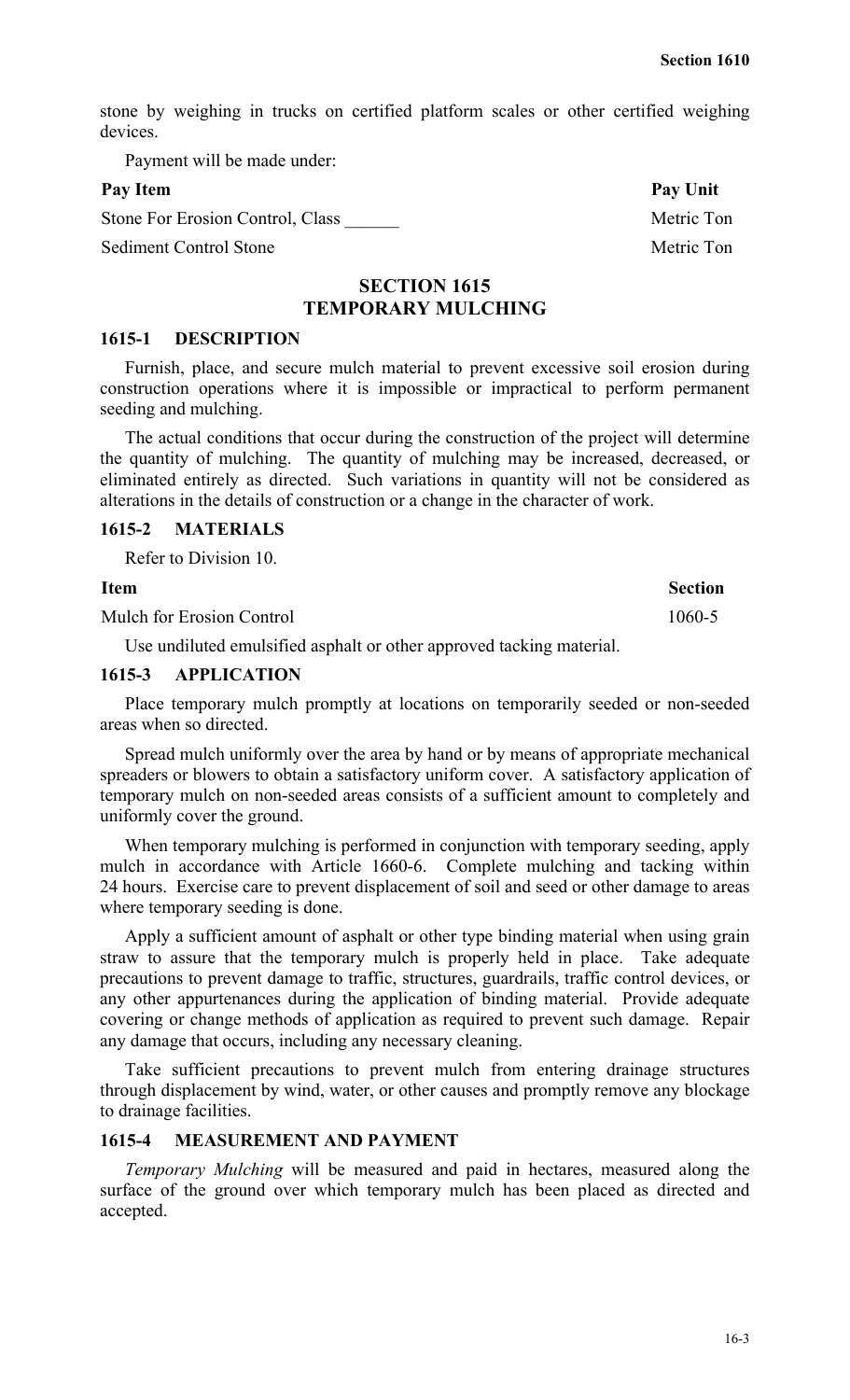Payment will be made under:

Temporary Mulching Hectares

Pay Item Pay Unit

## **SECTION 1620 TEMPORARY SEEDING**

## **1620-1 DESCRIPTION**

Seed and mulch selected areas in advance of the permanent seeding and mulching operations to minimize erosion of graded areas during construction operations. The work includes preparing seedbeds; furnishing, placing, and covering fertilizer and seed; furnishing and placing mulch; and other operations necessary for seeding the required areas.

Perform temporary seeding promptly at the locations and under any of the following conditions when directed:

- **(A)** When it is impossible or impractical to bring an area to the final line, grade, and finish so that permanent seeding and mulching operations can be performed without subsequent serious disturbance by additional grading;
- **(B)** When erosion occurs or is considered to be potentially substantial on areas of graded roadbed where construction operations are temporarily suspended or where the grading of the roadbed has been completed substantially in advance of the paving construction;
- **(C)** During seasons of the year when permanent seeding and mulching is prohibited by the contract**.**
- **(D)** When an immediate cover would be desirable to minimize erosion, siltation, or pollution on any area.

The actual conditions that occur during the construction of the project will determine the quantity of seed or fertilizer to be used. The quantity of seed or fertilizer may be increased, decreased, or eliminated entirely as directed. Such variations in quantity will not be considered as alterations in the details of construction or a change in the character of the work.

## **1620-2 MATERIALS**

Refer to Division 10.

| <b>Item</b>               | <b>Section</b> |
|---------------------------|----------------|
| Fertilizer                | 1060-2         |
| Seed                      | 1060-4         |
| Mulch for erosion control | 1060-5         |

See the contract for analysis of fertilizer and the kinds of seed.

## **1620-3 SEEDBED PREPARATION**

Scarify areas to be seeded to a depth of not less than 127 mm unless directed otherwise. The soil conditions and topography will determine the required depth of the seedbed.

Prepare the surface to be seeded with adequate furrows, ridges, terraces, trenches, or other irregularities in which seeding materials can lodge with reasonable assurance that the materials will not be easily displaced by wind, rain, or surface runoff.

## **1620-4 APPLYING AND COVERING FERTILIZER AND SEED**

The analysis of fertilizer, the kinds of seed, and the rates of application of fertilizer and seed shall be as stated in the contract.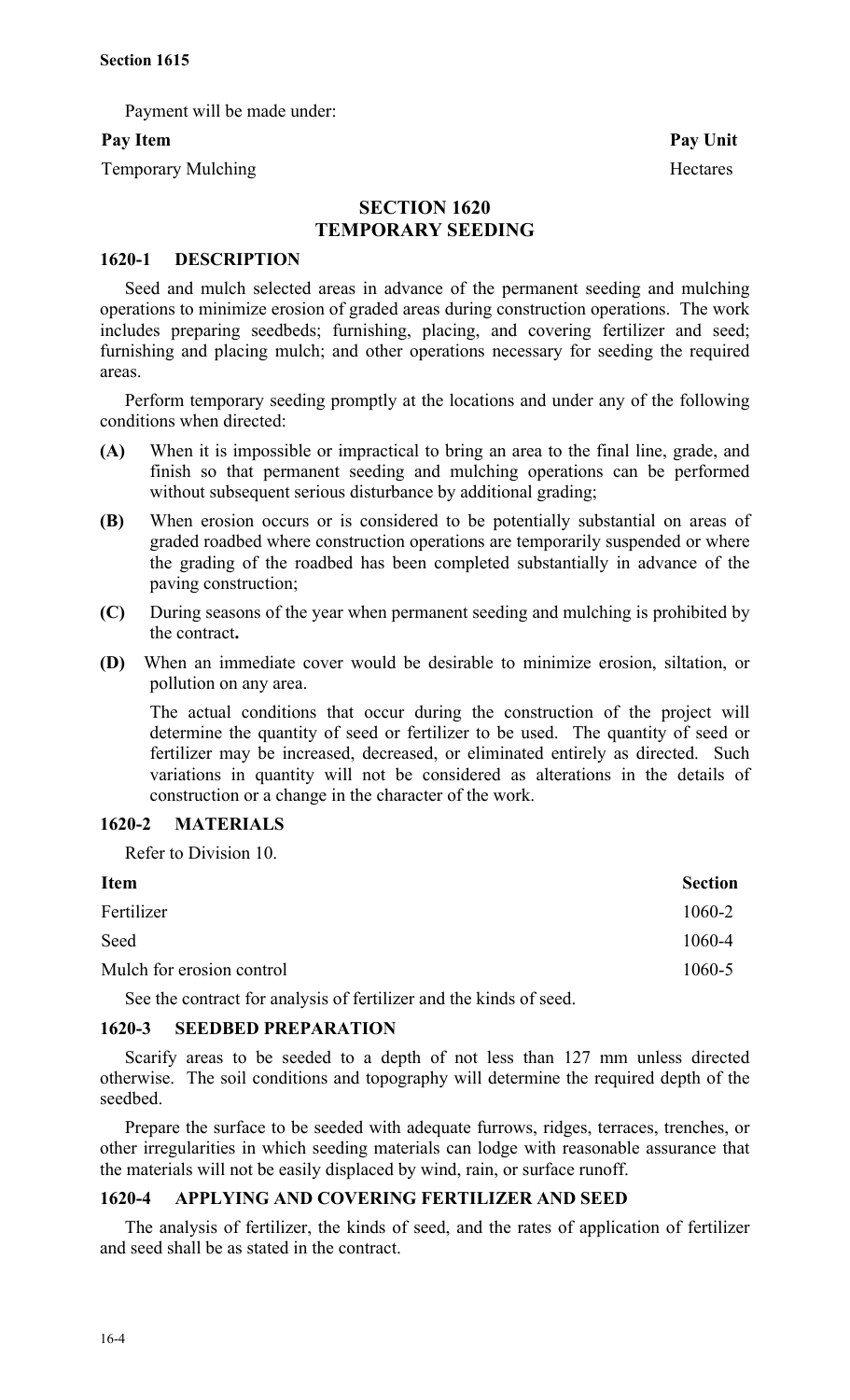Apply no fertilizer or seed when the Engineer determines that conditions are unfavorable for such operations.

Distribute the fertilizer or seed uniformly over the seedbed at the required rates of applications.

Cover fertilizer and seed unless otherwise directed. If covering is required, provide it to the depth acceptable to the Engineer for the prevention of displacement by wind, rain, or surface runoff.

Mulch all areas temporarily seeded, in accordance with Section 1615, unless otherwise indicated in the contract or as directed.

The requirements of Article 1660-5 will be applicable to the approval of equipment; the use of liquid fertilizer; and the protection of traffic, structures, guardrails, traffic control devices, and other appurtenances.

## **1620-5 MOWING AND REPAIR OF TEMPORARY SEEDING**

Maintain areas where temporary seeding is performed in a satisfactory condition, including mowing at the locations and times as directed.

Repair areas of temporary seeding, which have been damaged or have failed. Repair includes reshaping or the placing of additional earth material and repeating the seeding process.

#### **1620-6 MEASUREMENT AND PAYMENT**

*Seed For Temporary Seeding* will be measured and paid for in kg. The weight of seed will be determined by bag count of standard weight bags or by weighing the seed on certified platform scales or other certified weighing devices.

*Fertilizer For Temporary Seeding* will be measured and paid for in metric tons. The weight of dry fertilizer will be determined by bag count of standard weight bags, or by weighing the fertilizer in trucks on certified platform scales or other certified weighing devices. The weight of liquid fertilizer will be the equivalent weight in metric tons of dry fertilizer based on available plant food.

*Temporary Mulching* will be measured and paid for in accordance with Section 1615.

*Mowing* will be measured and paid for in accordance with Section 1660.

Where earthwork and temporary seeding have been adequately constructed, completely drained, and properly maintained, and damage occurs due to natural causes, the Contractor will be paid at the contract unit price for the excavated material required for repairs to the damaged earthwork, and the contract unit prices for *Seed For Temporary Seeding* and *Fertilizer for Temporary Seeding* for correcting the damaged temporary seeding.

Repair, at no cost to the Department, any damage to earthwork or temporary seeding, which is due to carelessness or neglect on the part of the Contractor.

Payment will be made under:

Seed For Temporary Seeding Kilogram

Fertilizer For Temporary Seeding Metric Ton

## **SECTION 1622 TEMPORARY SLOPE DRAINS**

#### **1622-1 DESCRIPTION**

Furnish, place, maintain and remove temporary slope drains at the locations shown on the plans and at locations as directed. Work includes but is not limited to furnishing all pipe, anchor stakes, and compacted earth; installation and removal of the slope drain; furnishing and installation of asphalt plant mix and stone; constructing the sump, earth

Pay Item Pay Unit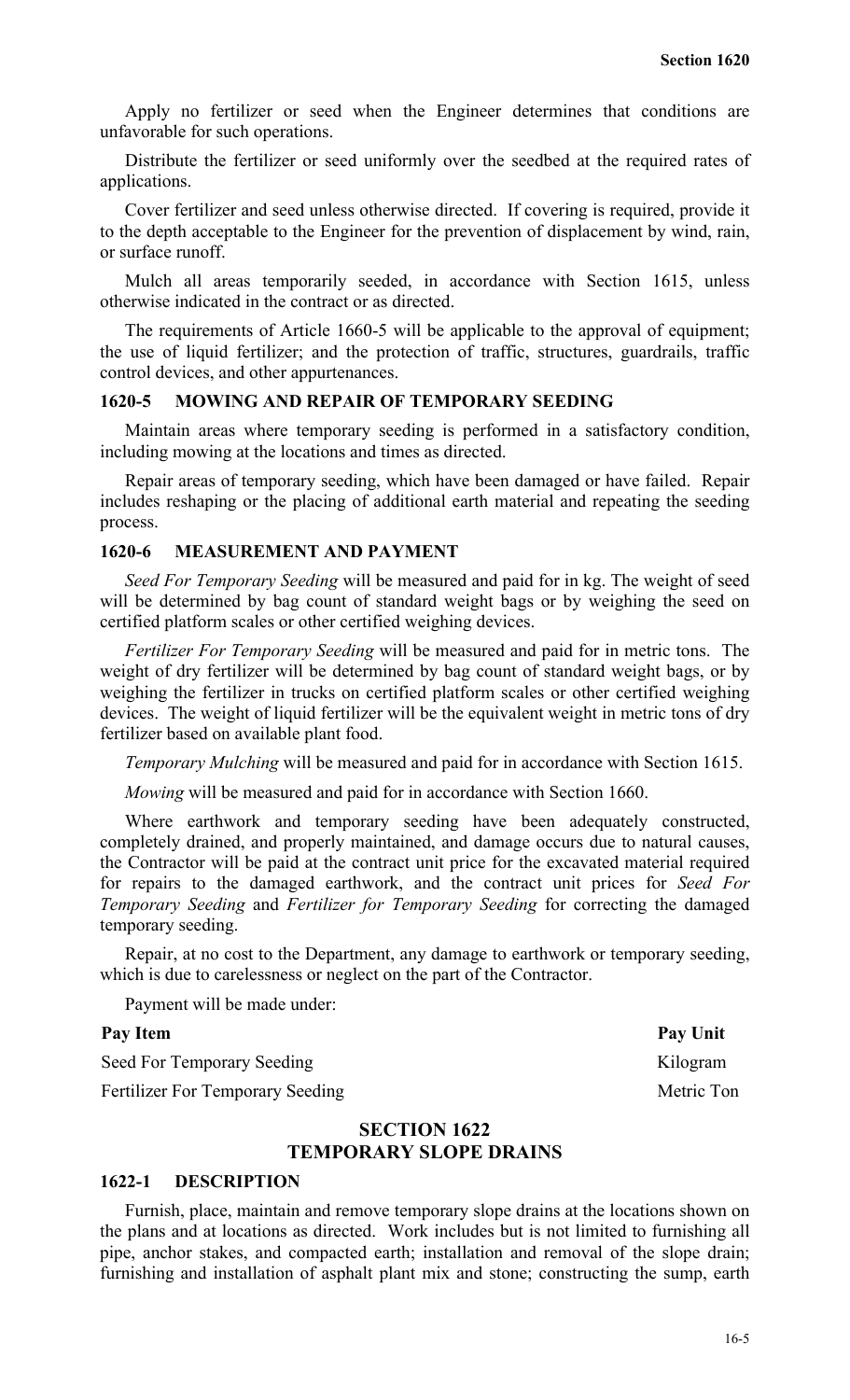shoulder berm and earth berm ditch block; constructing the outlet protection; and dressing, seeding, and mulching the disturbed area after the slope drain and berm have been removed.

The actual conditions during the construction of the project will determine the quantity of temporary slope drains.

The quantity of temporary slope drains may be increased, decreased, or eliminated entirely at the direction of the Engineer. Such variations in quantity will not be considered as alterations in the details of construction or a change in the character of the work.

## **1622-2 MATERIALS**

Provide temporary slope drains with pipe of sufficient size to carry the anticipated volume of water with a minimum diameter of 305 mm. Provide plastic pipe and fittings meeting the requirements of AASHTO M294.

Refer to Division 10.

| <b>Item</b>              | <b>Section</b>            |
|--------------------------|---------------------------|
| <b>Asphalt Plant Mix</b> | $1012-1$ , 1020-2, 1020-8 |
| Stone                    | $1042 - 1$                |

## **1622-3 CONSTRUCTION METHODS**

## **(A) Temporary Slope Drains**

Install temporary slope drains in accordance with the Standard Drawings during all phases of grading operations and adjust as needed to properly direct water flow.

Construct an earth berm at the top of cut and fill sections to direct water flow into temporary slope drains.

At locations of single direction waterflow, locate temporary slope drain inlets in a sump along the earth berm. Construct an earth berm ditch block perpendicular to the direction of the waterflow on the downstream side of the temporary slope drain. Construct ditch blocks of sufficient height to block the flow of water but at no higher elevation than the earth shoulder berm.

Join multiple pipe sections using an approved pipe coupling. Anchor slope drains in accordance with the Standard Drawings.

Remove temporary slope drains as directed. Temporary slope drains become the property the Contractor when removed. Dress the area to blend with existing contours, and seed and mulch in accordance with Section 1660.

## **(B) Inlet Protection at Temporary Slope Drain:**

Protect the inlet by compacting earth material or lining the inlet area with Class B stone, asphalt plant mix, or other acceptable material in accordance with the details in the plans. Construct either an appropriately sized Type B basin or a Pipe Inlet Sediment Trap Type A at the inlet of the temporary slope drain to provide adequate sediment storage.

Provide asphalt plant mix meeting the requirements of Section 610.

A prime coat or tack coat is not required.

Pavers are not required for spreading and finishing.

Compact mix to an acceptable degree.

## **(C) Outlet Protection at Temporary Slope Drain**

Protect outlet locations subject to scour by placing Class B stone or a silt detention device. Construct outlet protection devices as shown on the plans and at other locations as directed.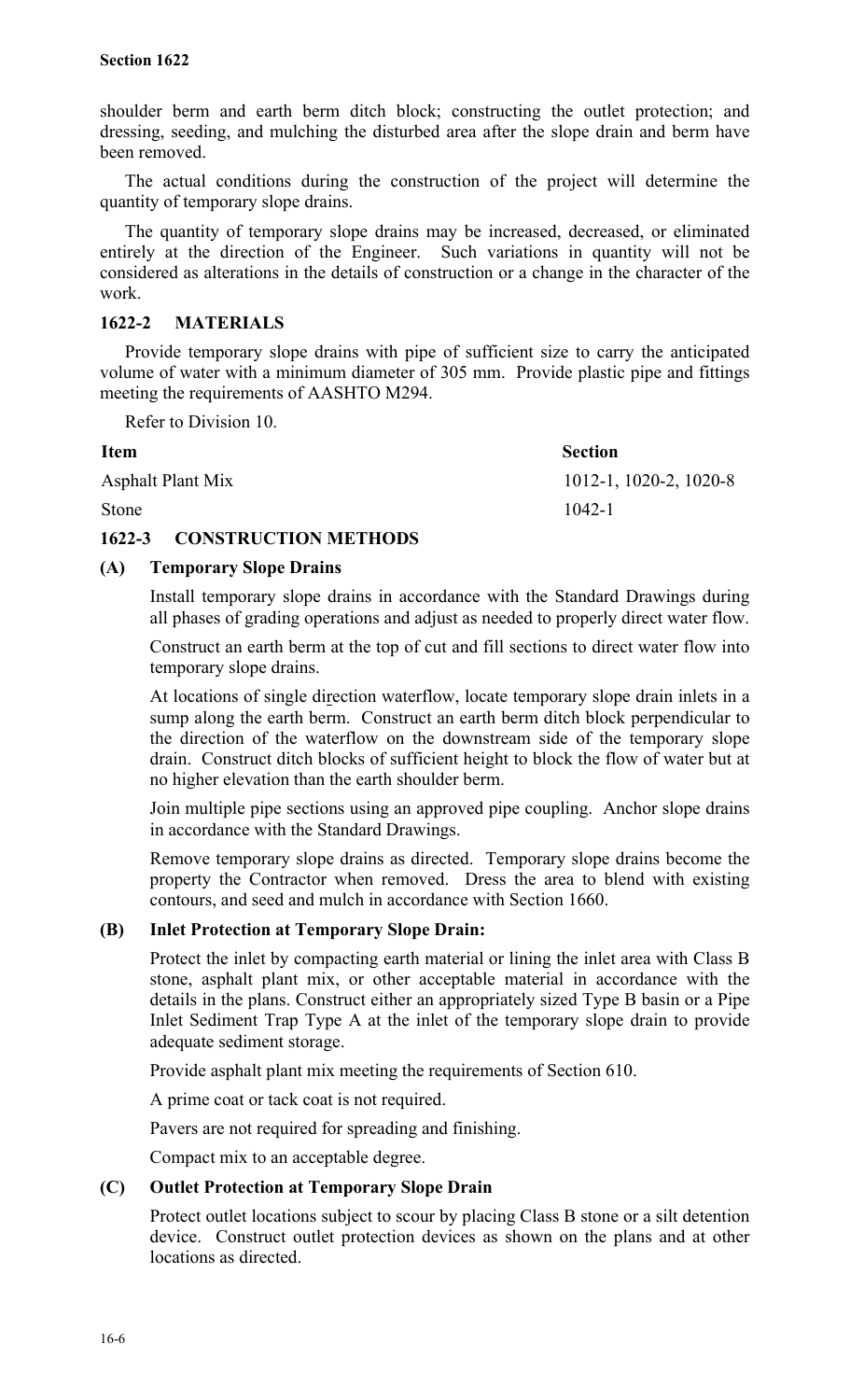### **1622-4 MEASUREMENT AND PAYMENT**

*Temporary Slope Drains* will be measured and paid for in linear meters of pipe including inlets, measured along the invert of the temporary slope drain, that has been completed and accepted.

*Inlet Protection at Temporary Slope Drain* will be measured and paid for in units of each.

*Stone For Erosion Control, Class* will be measured and paid for in accordance with Section 1610.

No payment will be made for temporary slope drains or inlet protection, that were required due to the Contractor's negligence, carelessness, or failure to install permanent controls as a part of the work scheduled.

*Temporary Slope Drains* and *Inlet Protection at Temporary Slope Drain* will be considered minor items. The requirements of Article 104-5 pertaining to revised contract unit prices for overrunning minor items will not apply to these items.

Payment will be made under:

#### Pay Item Pay Unit

Temporary Slope Drains Linear Meter

Inlet Protection at Temporary Slope Drain Each

## **SECTION 1630 CONSTRUCTION AND MAINTENANCE OF SILT DETENTION DEVICES**

### **1630-1 DESCRIPTION**

Excavate and satisfactorily dispose of all materials excavated in the construction, cleaning out, and maintenance of silt basins, silt ditches, and other silt detention devices. Work includes but is not limited to excavation, shaping of the basins or ditches, cleaning out and maintaining the basins or ditches, disposal of all materials, and backfilling.

## **1630-2 GENERAL**

Excavate silt basins, silt ditches, or other silt detention devices to the dimensions and at the locations shown on the plans or as directed for the purpose of siltation control. Clean out silt detention devices, when so directed, in order to maintain their effectiveness. Backfill and shape for seeding and mulching silt detention basins and silt ditches prior to completion of the project unless otherwise directed.

#### **1630-3 DISPOSAL OF MATERIALS**

Utilize all excavated materials in the construction of roadway embankments except where otherwise directed. Dispose of materials, which are not utilized in the construction of roadway embankments in waste areas in accordance with Section 802.

#### **1630-4 MEASUREMENT AND PAYMENT**

*Silt Excavation* will be measured and paid for in cubic meters measured in the original position, of all materials excavated within the limits established by the plans or directed by the Engineer. If in the opinion of the Engineer it is not feasible to measure the excavated material in its original position, the volume will be determined by truck measurement in accordance with Subarticle 230-5(C), except that no deduction for shrinkage will be made.

The filling of silt basins or silt ditches will be paid for as provided in Section 225 for Unclassified Excavation or in Section 230 for Borrow Excavation, depending on the source of the material used to fill the basins or ditches.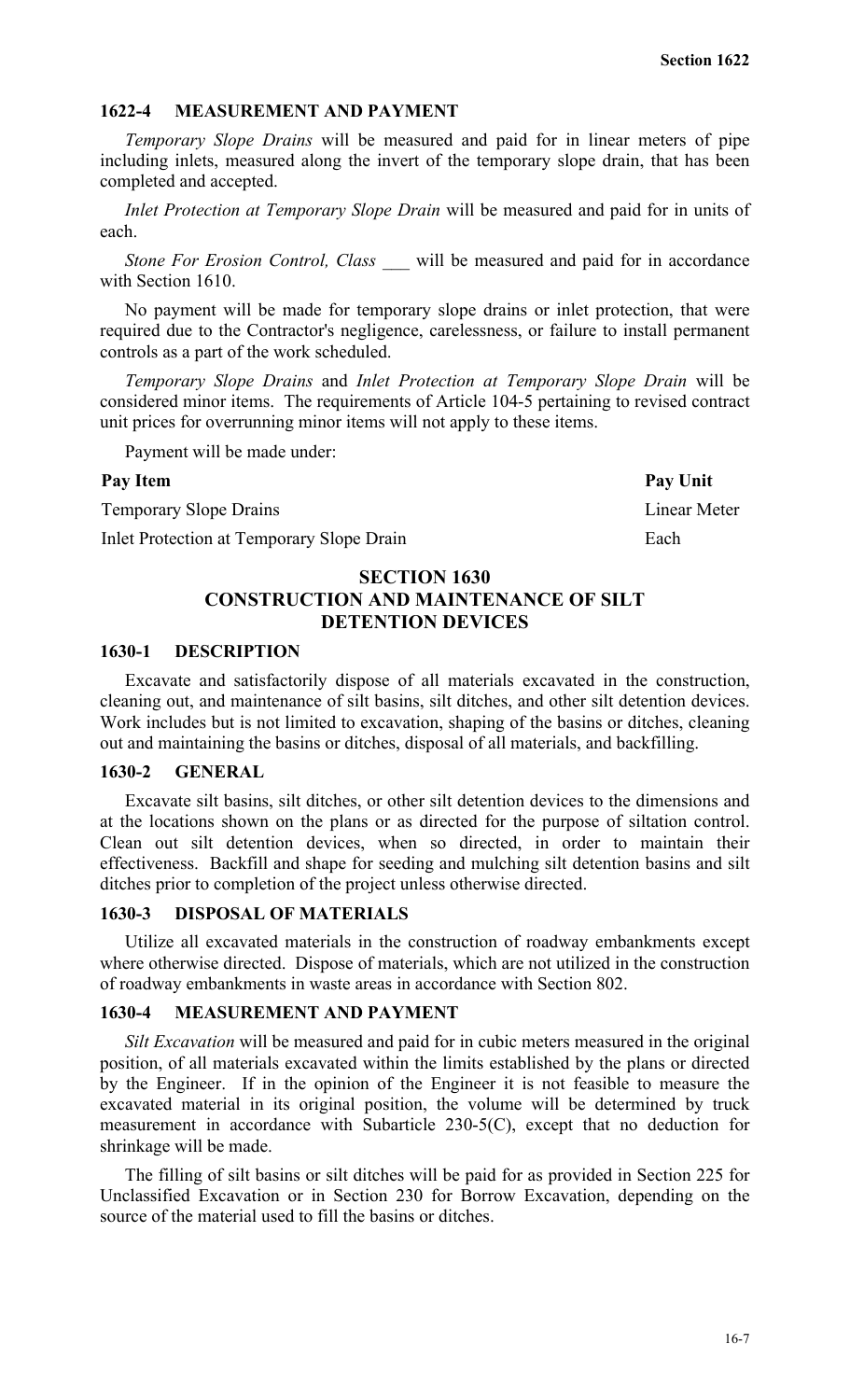Payment will be made under:

Silt Excavation Cubic Meter

Pay Item Pay Unit

## **SECTION 1631 DITCH LINER AND EROSION CONTROL BLANKETS**

## **1631-1 DESCRIPTION**

Furnish, place, and maintain a ditch liner and/or erosion control blanket of synthetic roving or matting for erosion control on previously shaped and seeded drainage ditches, slopes, or other areas at locations shown in the contract or as directed. Work includes providing all materials; excavation and backfilling; placing synthetic roving; applying asphalt material; placing and securing matting; and maintaining the drainage ditch.

The conditions that occur during the construction of the project will determine the quantity of synthetic roving and matting placed. The quantity of matting may be increased, decreased, or eliminated entirely as directed. Such variations in quantity will not be considered as alterations in the details of construction or a change in the character of the work.

## **1631-2 MATERIALS**

Refer to Division 10.

| Item                               | <b>Section</b> |
|------------------------------------|----------------|
| <b>Synthetic Roving</b>            | 1054-5         |
| <b>Matting for Erosion Control</b> | 1060-8         |
| <b>Staples</b>                     | 1060-8         |
|                                    |                |

Provide wooden stakes meeting the following requirements:

Minimum 304.8 mm long.

Minimum 25.4 mm x 50.8 mm nominal dimension.

Use undiluted emulsified asphalt for tacking material on synthetic roving.

## **1631-3 CONSTRUCTION METHODS**

## **(A) Synthetic Roving**

Place synthetic roving immediately following seeding. Provide a smooth soil surface free from stones, clods, or debris that will prevent the contact of the fibers with the soil. Preserve the required line, grade, and cross section of the area covered.

Apply synthetic roving uniformly over the designated area to form a random mat of continuous fibers at the rate of 0.14 to 0.19 kg per square m of fiberglass roving or 0.08 to 0.11 kg per square m of polypropylene roving. Apply tacking material over the fibers immediately after the roving is placed at a rate of 1.13 to 1.59 liters per square meter.

Bury roving to a depth of 125 mm at the upgrade end and at maximum intervals of 15.2 meters along the ditches. Install wooden stakes at the upgrade end and in an irregular pattern to securely hold the roving, no more than 3 m apart, throughout the ditch.

## **(B) Matting**

Place matting immediately following seeding. Provide a smooth soil surface free from stones, clods, or debris that will prevent the contact of the matting with the soil. Preserve the required line, grade, and cross section of the area covered.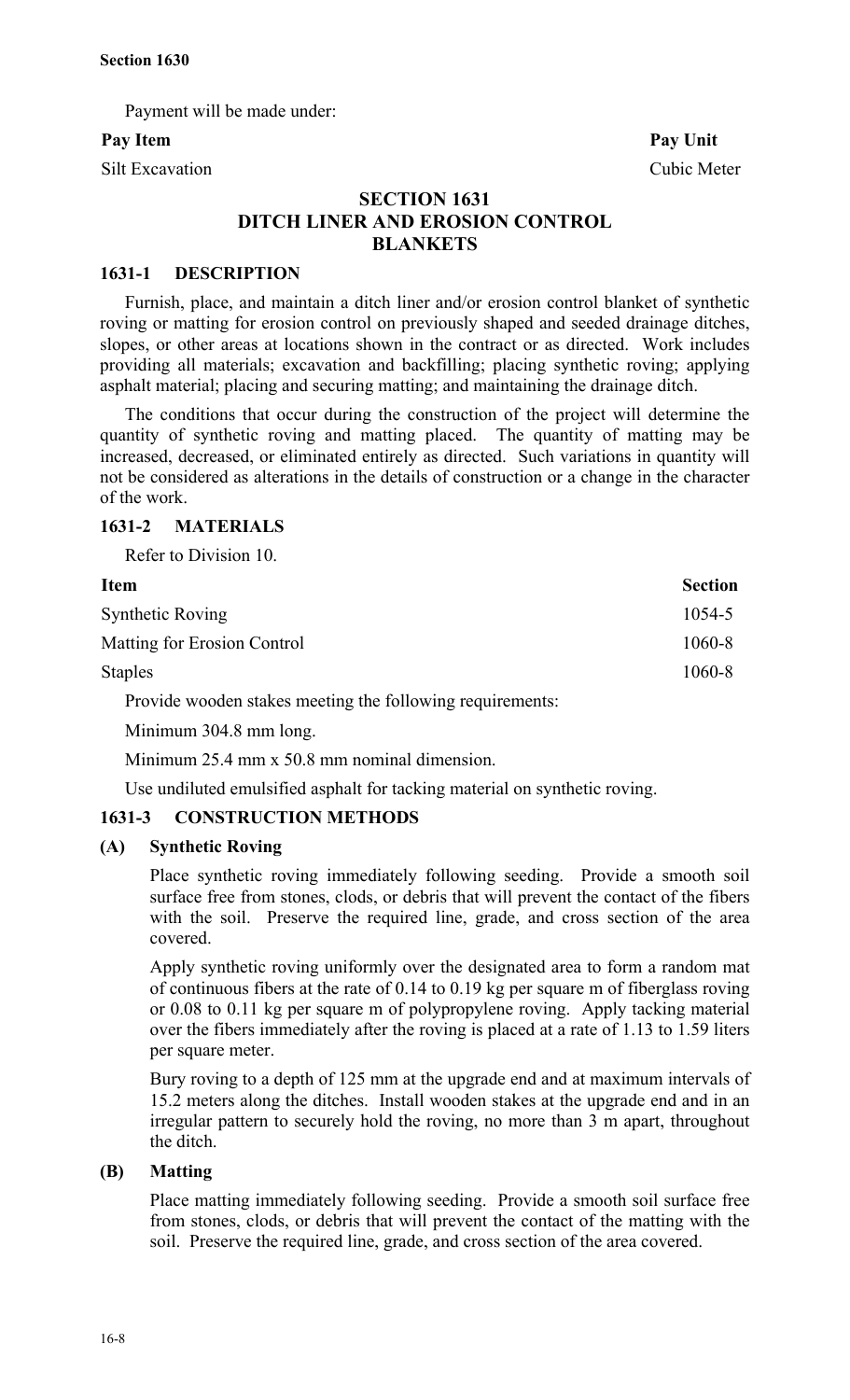Unroll matting in the direction of the flow of water, and apply without stretching so that it will lie smoothly but loosely on the soil surface. Bury the up-channel or top of slope end of each piece of matting in a narrow trench at least 127 mm deep and tamp firmly. Where one roll of matting ends and a second-roll begins, overlap the end of the upper roll over the buried end of the second roll so there is a 152.4 mm overlap. Construct check trenches at least 304.8 mm deep every 15.2 m longitudinally in the matting or as directed. Fold over and bury matting to the full depth of the trench, and close and tamp firmly. Overlap matting at least 101.6 mm where 2 or more widths of matting are laid side by side.

Place staples across matting at ends, junctions, and check trenches approximately 254 mm apart.

Place staples along the outer edges and down the center of each strip of matting 0.9 m apart. Place staples along all lapped edges 50 to 76.2 mm apart.

Install product with netting on the top side when excelsior or straw matting is used.

The Engineer may require adjustments in the trenching or stapling requirements to fit individual cut or fill slope conditions.

## **1631-4 MEASUREMENT AND PAYMENT**

*Synthetic Roving* will be measured and paid in square meters as measured along the surface of the ground, over which synthetic roving has been acceptably placed.

*Matting* will be measured and paid in square meters as measured along the surface of the ground, over which matting has been acceptably placed.

Payment will be made under:

#### Pay Item Pay Unit

Synthetic Roving Square Meter

Matting For Erosion Control Square Meter

## **SECTION 1632 ROCK INLET SEDIMENT TRAP**

## **1632-1 DESCRIPTION**

Construct, maintain and remove devices around catch basins and/or drop inlets to reduce water velocity and contain sediment. Work includes furnishing all fence posts, hardware cloth, hardware, stone and other materials, installing and maintaining the 6.4 mm hardware cloth.

The actual conditions that occur during the construction of the project will determine the quantity of rock inlet sediment traps constructed. The quantity of inlet sediment traps may be increased, decreased, or eliminated entirely as directed. Such variations in quantity will not be considered as alterations in the details of construction or a change in the character of the work.

## **1632-2 MATERIALS**

#### **(A) Steel Posts**

Meet the following requirements:

Minimum 1.5 m.

Minimum 34.9 mm wide measured parallel to the fence.

Minimum weight of 1.86 kg/m of length.

Equipped with an anchor plate with minimum area of square 9,032 mm.

Have a means of retaining wire in the desired position without displacement.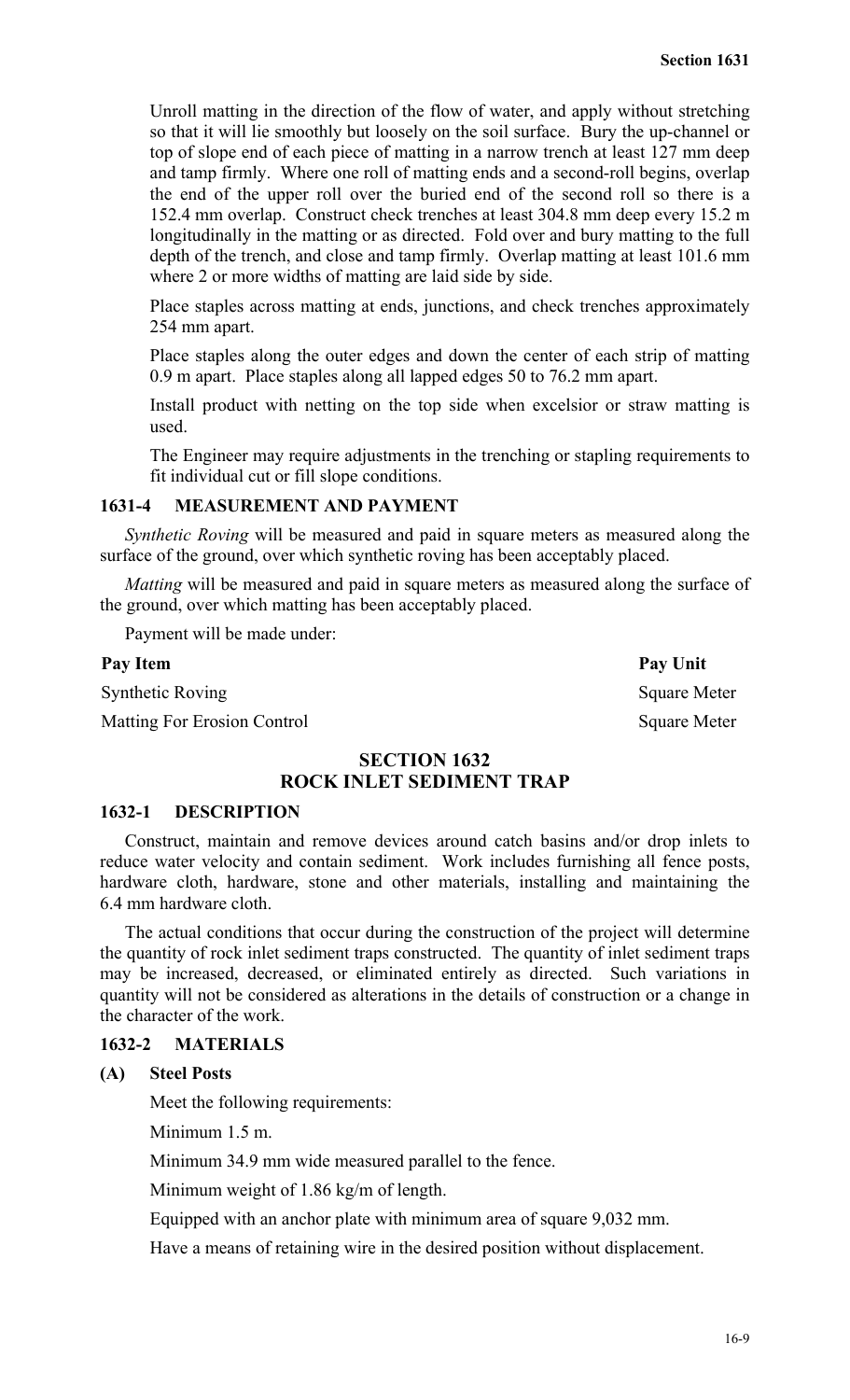## **(B) Wire Staples**

Provide No. 9 staple with a minimum length of 38.1 mm.

## **(C) 6.35 mm hardware cloth**

Provide hardware cloth having 6.35 mm openings constructed from 24 gauge wire (0.66 mm diameter) or larger, and having a minimum width of 1.2 m as specified in ASTM A-740.

## **(D) Other Materials**

Refer to Division 10.

## **Item** Section

| Stone for Erosion Control, Class | $1042 - 1$ |
|----------------------------------|------------|
| Sediment Control Stone           | 1005       |

## **1632-3 CONSTRUCTION**

## **(A) Type A**

Place structural stone (Class B stone) around the outside perimeter of the inlet structure with approximately 2:1 side slopes, and plate the upstream side with sediment control stone.

## **(B) Type B**

Place structural stone (Class A stone) around the outside perimeter of the inlet structure with approximately 2:1 side slopes, and plate the upstream side with sediment control stone.

## **(C) Type C**

Construct rock inlet sediment trap Type-C devices as shown on the plans and at other locations as directed.

## **1632-4 MAINTENANCE AND REMOVAL**

Maintain the rock inlet sediment trap, and remove and dispose of silt accumulations at the inlet sediment traps when necessary or as directed in accordance with Section 1630.

Remove rock inlet sediment traps as the project nears completion, or as directed. Dress the area to blend with existing contours, and seed and mulch the area in accordance with Section 1660.

## **1632-5 MEASUREMENT AND PAYMENT**

Payment for rock inlet sediment traps will be made as follows:

*6.4 mm Hardware Cloth* will be measured and paid in linear meters of hardware cloth, measured in place from end post to end post at each separate installation that has been completed and accepted.

*Stone for Erosion Control, Class* will be measured and paid in accordance with Section 1610.

*Sediment Control Stone* will be measured and paid in accordance with Section 1610.

*Silt Excavation* will be measured and paid for in accordance with Section 1630.

Payment will be made under:

Pay Item Pay Unit

6.4 mm Hardware Cloth Linear Meter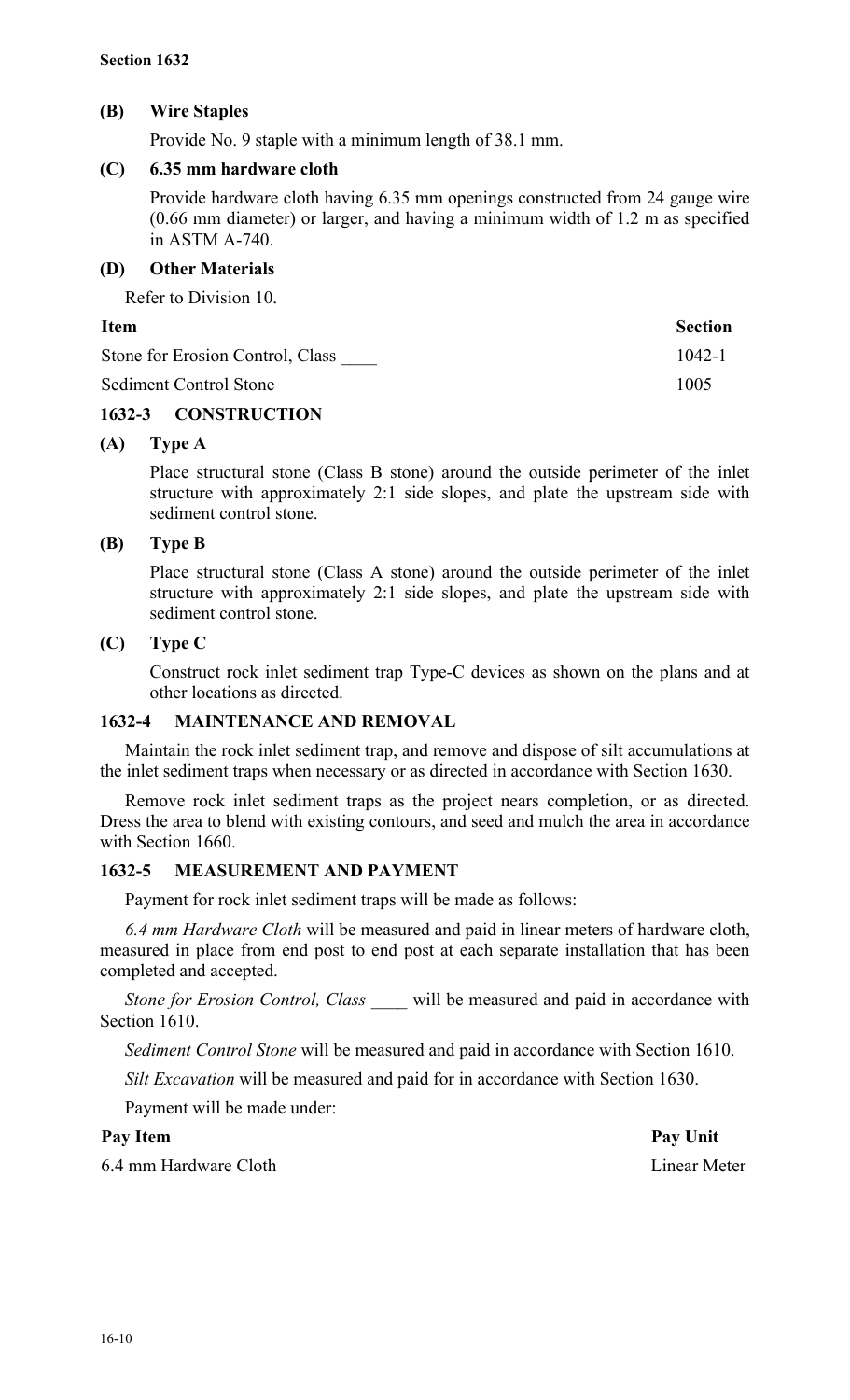## **SECTION 1633 TEMPORARY ROCK SILT CHECKS**

#### **1633-1 DESCRIPTION**

Construct, maintain, and remove devices placed in ditches, diversions or swales to reduce water velocity and contain sediment.

The actual conditions that occur during the construction of the project will determine the quantity of temporary rock silt checks constructed. The quantity of silt check dams may be increased, decreased, or eliminated entirely as directed. Such variations in quantity will not be considered as alterations in the details of construction or a change in the character of the work.

## **1633-2 MATERIALS**

Refer to Division 10:

| ۰.<br>۰,<br>× |
|---------------|
|---------------|

| <b>Item</b>                      | <b>Section</b> |
|----------------------------------|----------------|
| Stone for Erosion Control, Class | $1042 - 1$     |
| <b>Sediment Control Stone</b>    | 1005           |

## **1633-3 CONSTRUCTION**

## **(A) Type A**

Place structural stone in the channel, ditch, diversion or swale with approximately 2:1 side slopes. Place sediment control stone, approximately 304.8 mm thick on the upstream side.

## **(B) Type B**

Construct temporary rock silt check type-B devices as shown on the plans and at other locations as directed.

## **1633-4 MAINTENANCE AND REMOVAL**

Maintain the temporary rock silt checks, and remove and dispose of silt accumulations at the silt checks when so directed in accordance with Section 1630.

Remove temporary rock silt checks as the project nears completion. The actual time of removal will be as directed. After removal of silt checks, dress the area to blend with existing contours and seed and mulch the area in accordance with Section 1660.

## **1633-5 MEASUREMENT AND PAYMENT**

Payment for T*emporary Rock Silt Checks* will be as follows:

*Stone for Erosion Control, Class \_\_\_\_* will be measured and paid in accordance with Section 1610.

*Sediment Control Stone* will be measured and paid in accordance with Section 1610.

*Silt Excavation* will be measured and paid for in accordance with Section 1630.

## **SECTION 1634 TEMPORARY ROCK SEDIMENT DAMS**

## **1634-1 DESCRIPTION**

Construct, maintain, and remove devices placed in ditches, diversions, swales, or drainage turnouts to reduce water velocity and contain sediment.

The actual conditions that occur during the construction of the project will determine the quantity of temporary rock sediment dams constructed. The quantity of rock sediment dams may be increased, decreased, or eliminated entirely as directed. Such variations in quantity will not be considered as alterations in the details of construction or a change in the character of the work.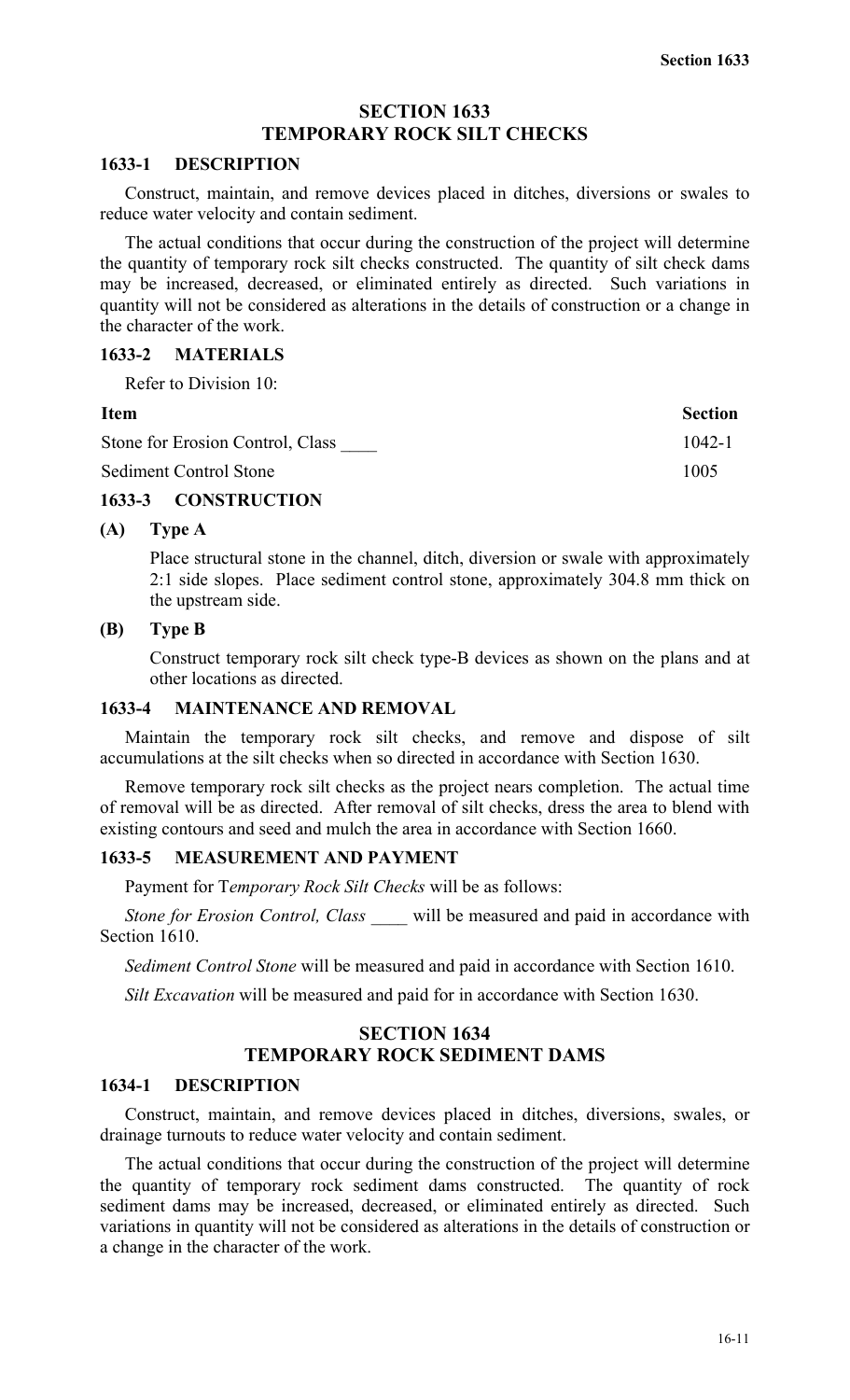## **1634-2 MATERIALS**

Refer to Division 10.

**Item Section** Stone for Erosion Control, Class  $1042-1$ Sediment Control Stone 1005

## **1634-3 CONSTRUCTION**

## **(A) Type-A**

Place structural stone in the channel, ditch diversion, swale, or drainage turnouts with 2:1 side slope on the upstream side and 3:1 side slope on the downstream side. Plate the upstream side with sediment control stone approximately 304.8 mm thick.

Provide a weir section approximately 2/3 of the channel width and with a 2.4 m maximum height from the bottom of the channel. Place the weir section approximately 304.8 mm lower than the sides of the device or the top of the channel, whichever is lower located in the center of the device.

## **(B) Type-B**

Place structural stone in the channel, ditch diversion, swale, or drainage turnouts with 2:1 side slopes and plate the upstream side with sediment control stone approximately 304.8 mm thick.

Provide a weir section with a 1.2 m minimum width constructed 457 mm lower than the sides of the device or the top of the channel, whichever is lower) located in the center of the device.

Construct the temporary rock sediment dam type-B with a 1.5 m minimum thickness measured along the top of the dam structure. Construct the structural stone apron approximately 2.4 m long with a 0.6 m depth.

Use earthen backfill material to extend dam width and create a larger sediment storage volume for the temporary rock sediment dam type-B where needed.

## **1634-4 MAINTENANCE AND REMOVAL**

Maintain the temporary rock sediment dams, and remove and dispose of silt accumulations at the sediment dams when so directed.

Remove temporary rock sediment dams as the project nears completion, or at such time as the Engineer deems the device to be no longer useful. The Engineer will direct the actual time of removal. Dress seed and mulch the area in accordance with Section 1660.

## **1634-5 MEASUREMENT AND PAYMENT**

Payment for *Temporary Rock Sediment Dams* will be made as follows:

*Stone for Erosion Control, Class \_\_\_\_* will be measured and paid in accordance with Section 1610.

*Sediment Control Stone* will be measured and paid in accordance with Section 1610.

*Silt Excavation* will be measured and paid for in accordance with Section 1630.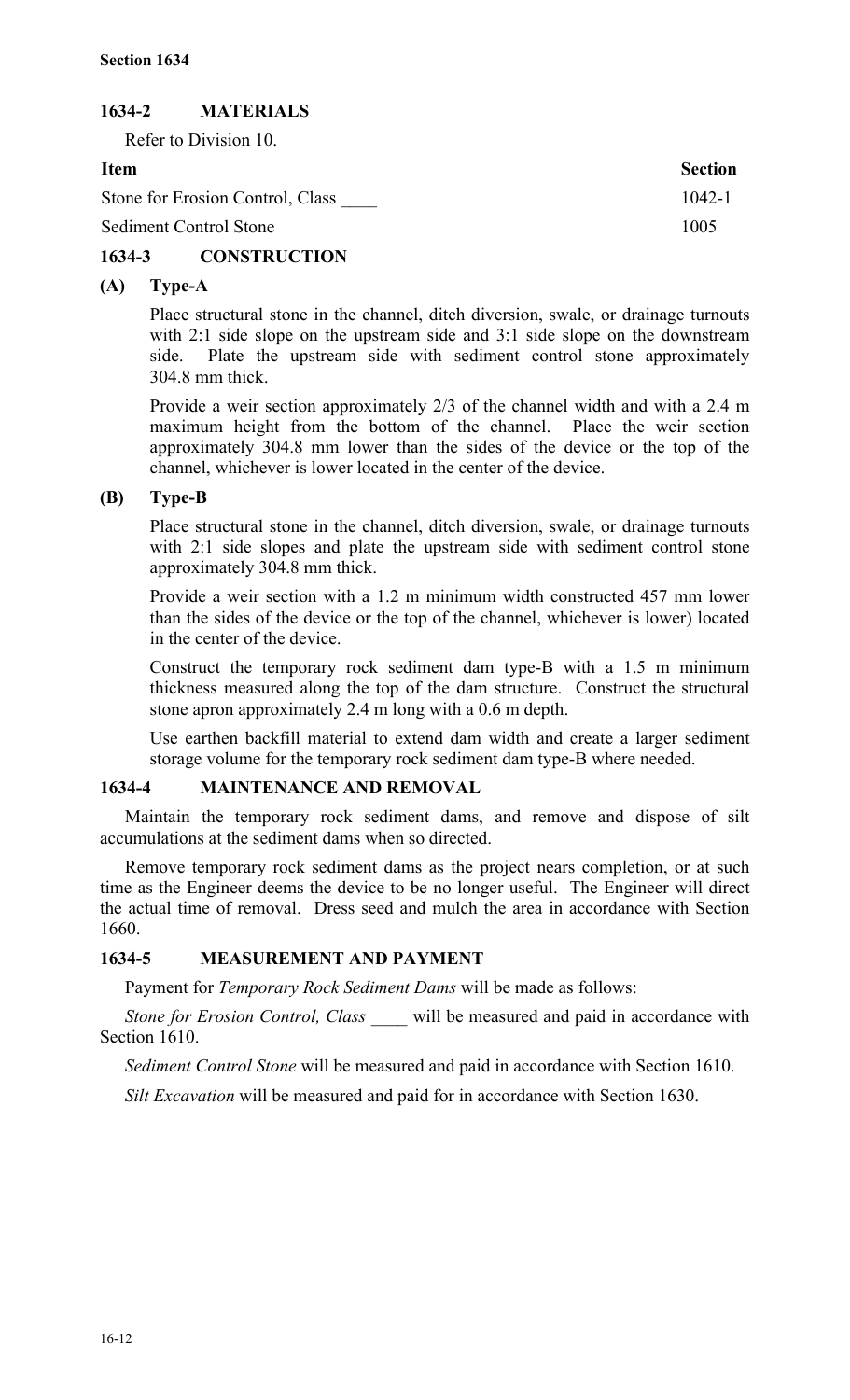## **SECTION 1635 ROCK PIPE INLET SEDIMENT TRAP**

#### **1635-1 DESCRIPTION**

Construct, maintain and remove devices placed around outside perimeters of pipe structures, to reduce water velocity and trap sediment.

The conditions that occur during the construction of the project will determine the quantity of temporary rock pipe inlet sediment traps to be constructed. The quantity of inlet sediment traps may be increased, decreased, or eliminated entirely as directed. Such variations in quantity will not be considered as alterations in the details of construction or a change in the character of the work.

## **1635-2 MATERIALS**

Refer to Division 10.

| <b>Item</b>                      | <b>Section</b> |
|----------------------------------|----------------|
| Stone for Erosion Control, Class | $1042 - 1$     |
| Sediment Control Stone           | 1005           |

## **1635-3 CONSTRUCTION**

## **(A) Type A**

Construct rock pipe inlet sediment trap type-A devices at locations shown on the plans or as directed.

## **(B) Type B**

Construct rock pipe inlet sediment trap type-B devices at locations shown on the plans or as directed.

## **1635-4 MAINTENANCE AND REMOVAL**

Maintain the rock pipe inlet sediment traps, and remove and dispose of silt accumulations at the pipe inlet sediment traps as directed in accordance with Section 1630.

Remove rock pipe inlet sediment traps as the project nears completion, or as directed. Dress the area to blend with existing contours and seed and mulch in accordance with Section 1660.

## **1635-5 MEASUREMENT AND PAYMENT**

Payment for *Temporary Rock Pipe Inlet Sediment Traps* will be as follows:

*Stone for Erosion Control, Class \_\_\_ mm* will be measured and paid for in accordance with Section 1610.

*Sediment Control Stone* will be measured and paid for in accordance with Article 1610.

*Silt Excavation* will be measured and paid for in accordance with Section 1630.

## **SECTION 1637 RISER BASIN**

#### **1637-1 DESCRIPTION**

Construct, maintain, and remove riser basin devices to reduce water velocity and contain sediment.

The actual conditions that occur during the construction of the project will determine the quantity of riser basin devices constructed. The quantity of riser basins may be increased, decreased, or eliminated entirely as directed. Such variations in quantity will not be considered as alterations in the details of construction or a change in the character of the work.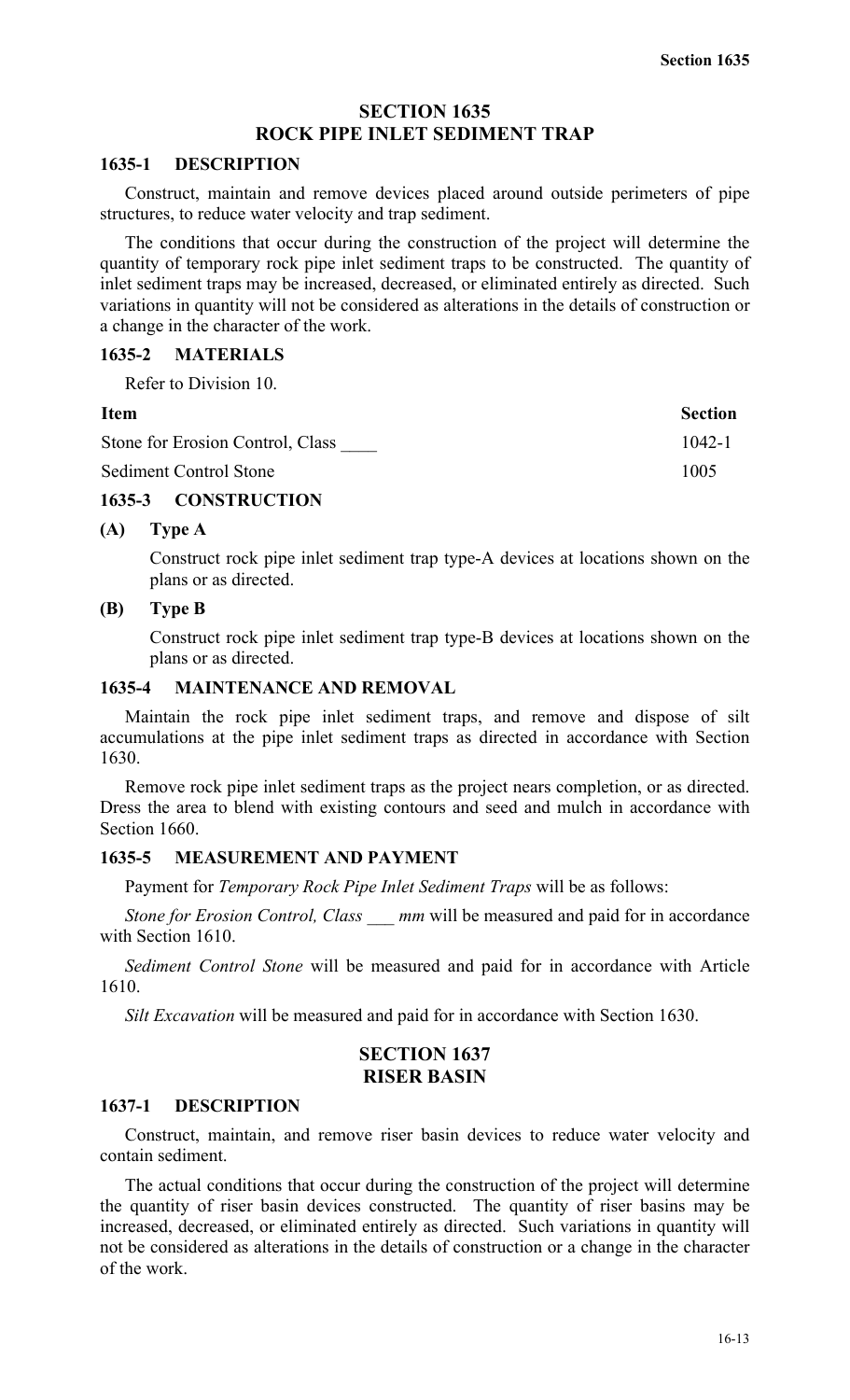## **1637-2 MATERIALS**

All materials shall meet the following requirements:

| Item                           | <b>Section</b> |
|--------------------------------|----------------|
| Perforated C.S. Pipe Tee riser | 310            |
| <b>Sediment Control Stone</b>  | 1005           |

## **1637-3 CONSTRUCTION**

Work includes constructing earth embankments and overflow spillways, and installing outlet pipe, perforated tee-riser sections, trash racks, and anti-flotation devices in silt basins. Use either anti-flotation method shown on the plans.

Construct earth embankments with 2:1 side slopes with material meeting roadway embankment Specifications. Maximum height of earth embankments shall be 3.7 m. Compact embankment as directed. Excavate when required to provide minimum surface area and/or minimum storage volume area measured below the top of the principal spillway (top of the riser pipe).

Install a perforated C.S. pipe tee riser as specified on the plans. Place 95.3 mm holes on 76.2 mm centers on the riser pipe and face the riser pipe with sediment control stone. Additional C.S. pipe may be required to obtain the required riser pipe height (crest elevation) as indication on the plans. Construct a trash rack and an anti-flotation device on the riser pipe.

Construct an overflow spillway outlet, on natural ground, 305 mm above riser pipe. Plate overflow spillway with Erosion Control Stone Class B as specified on the plans.

Stabilize the embankment and surrounding areas with vegetation after installation.

## **1637-4 MAINTENANCE AND REMOVAL**

Place a marker in the basin indicating the 50% volume level. Clean out riser basin when sediment volume reaches 50% of the storage volume in accordance with Section 1630.

Remove riser basin devices as the project nears completion or as directed. Dress, seed and mulch the area in accordance with Section 1660 after removal of the riser basin.

## **1637-5 MEASUREMENT AND PAYMENT**

*Stone for Erosion Control, Class B* will be measured and paid in accordance with Section 1610.

*Sediment Control Stone* will be measured and paid in accordance with Section 1610.

*Silt Excavation* will be measured and paid in accordance with Section 1630.

*mm x \_\_ mm x \_\_ mm Perforated C.S. Pipe Tee Riser, \_\_ mm Thick* will be measured and paid for in units of each that has been installed and accepted. Such price shall include furnishing and installing any additional pipe required for correct riser height, the trash rack, and the anti-flotation device.

*Outlet Pipe* will measured and paid in accordance with Section 310.

*Silt Excavation* will be measured and paid in accordance with Section 1630.

Payment will not be made for any work performed under this section that is solely for the convenience of the Contractor or that is made necessary due to negligence of the Contractor.

Payment will be made under:

#### **Pay Item Pay Unit**

 $\text{mm x}$  mm x  $\text{mm}$  Perforated C.S. Pipe Tee Riser,  $\text{mm}$  Thick Each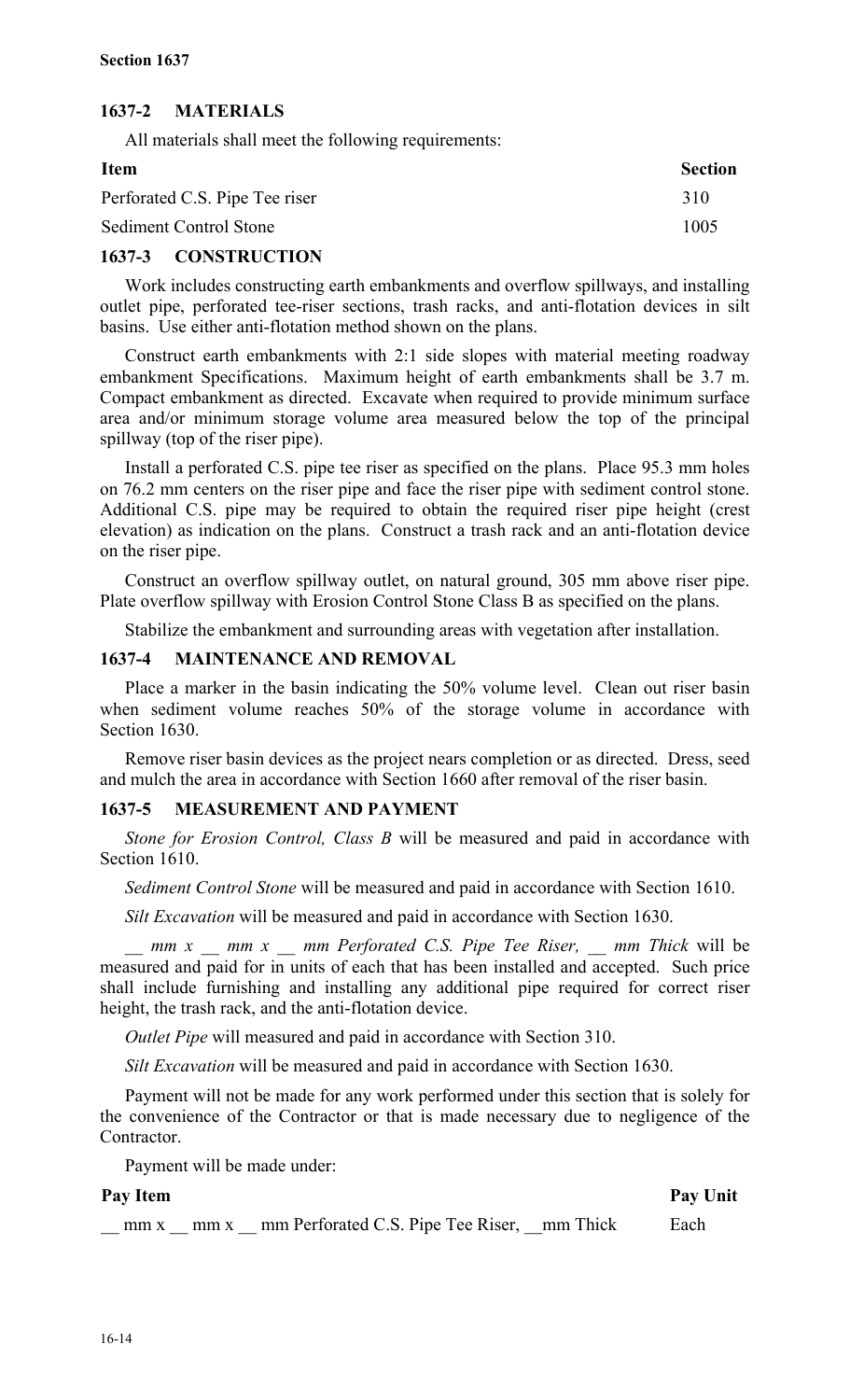## **SECTION 1638 STILLING BASIN**

#### **1638-1 DESCRIPTION**

Construct, maintain, and remove earth embankments used to trap sediment from dewatering construction sites. Work includes providing permeable stone drain, cleaning out, maintaining, removing and disposing of the stilling basins and all components and reshaping the area.

The actual conditions that occur during the construction of the project will determine the quantity of stilling basins constructed. The quantity of stilling basins may be increased, decreased, or eliminated entirely as directed. Such variations in quantity will not be considered as alterations in the details of construction or a change in the character of the work.

#### **1638-2 MATERIALS**

Utilize suitable excavated materials, as specified in Sections 225, 230, and 240, in the construction of earth embankments for stilling basins, except where otherwise specified.

| <b>Item</b>                     | <b>Section</b> |
|---------------------------------|----------------|
| Stone for Erosion Control Class | $1042 - 1$     |
| Sediment Control Stone          | 1005           |

#### **1638-3 CONSTRUCTION**

Construct stilling basins at the locations shown on the plans and at other locations as directed.

Construct earth embankment with a permeable stone drain in a rectangular form adjacent to the stream and culvert following the applicable requirements of Section 235. The maximum height allowed for earth dikes is 1.5 meters. Excavate below the natural ground for greater depths of basins.

Use a minimum of three coir fiber baffles as directed by the standard drawing.

#### **1638-4 MAINTENANCE AND REMOVAL**

Maintain the stilling basins, coir fiber baffles, and remove and dispose of silt accumulations at the stilling basins in accordance with Section 1630.

Remove the stilling basins as the project nears completion, or at such time the Engineer deems the device to be no longer useful. Dress and seed and mulch the area after removal of the stilling basin in accordance with Section 1660.

#### **1638-5 MEASUREMENT AND PAYMENT**

*Stilling Basin* quantities will be measured and paid for in cubic meters, in place and computed by the average-end-method for the actual number of cubic meters of basin capacity. The measurements will be the internal measurements of the basin measured up to the top of the permeable stone drain. Materials used to construct the basin that originates from another payment item (i.e. unclassified excavation, borrow excavation) will not be deducted from the volume of that original pay item.

Payment will be made under:

Pay Item Pay Unit

Stilling Basin Cubic Meter

## **SECTION 1650 WOODED AREA CLEANUP**

## **1650-1 DESCRIPTION**

Remove and satisfactorily dispose of debris and of dead, partially dead, or broken vegetation from wooded areas of the right of way outside clearing limits, and from other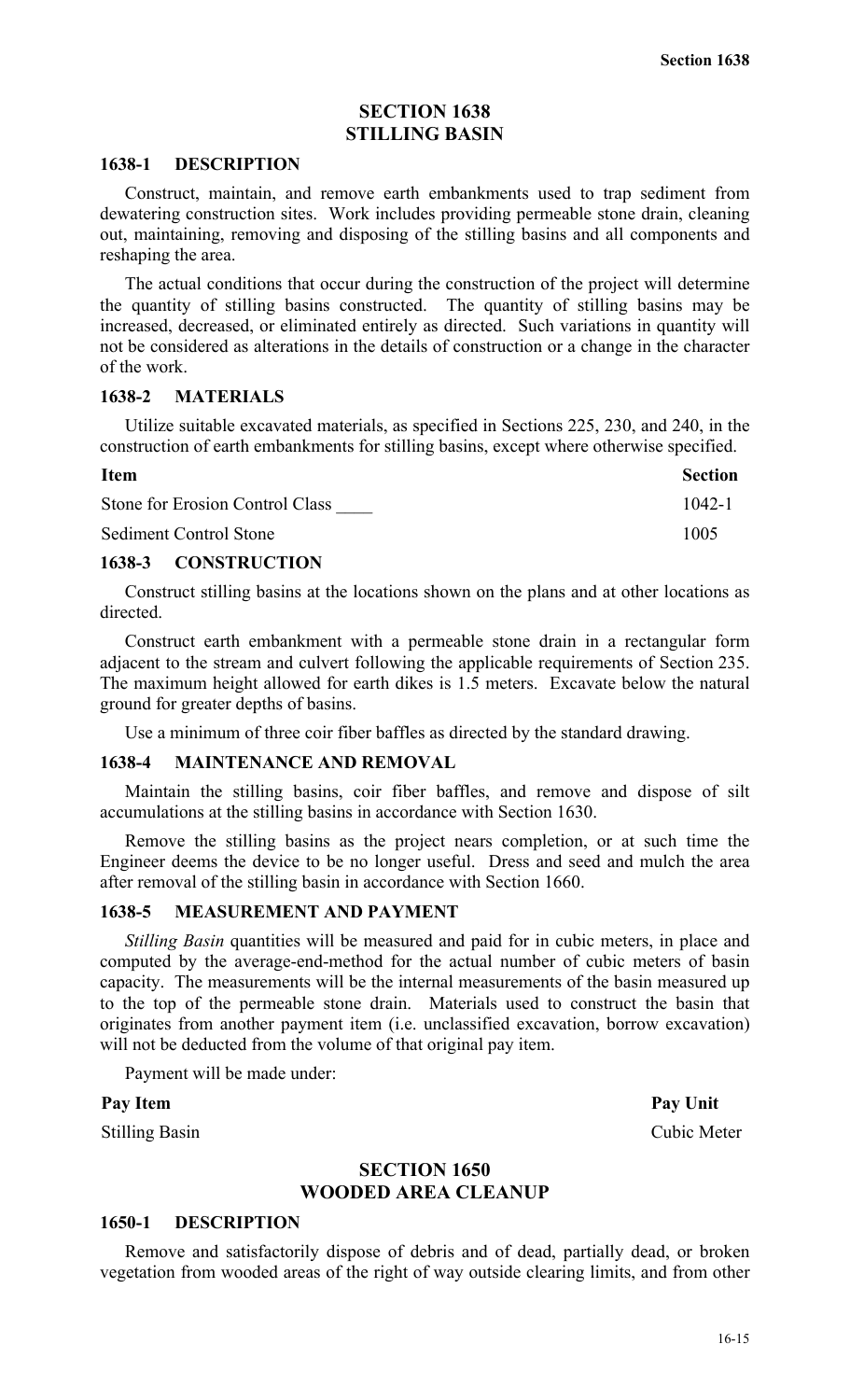areas outside construction limits on which seeding and mulching is not to be performed. Work includes treating stumps with herbicide, and repairing any damage to vegetation.

Cutover timberland, reforested areas, or thickets of young native volunteer vegetation will be considered to be wooded areas.

## **1650-2 MATERIALS**

Refer to Division 10.

Herbicide 1060-13

## **1650-3 CONSTRUCTION REQUIREMENTS**

Remove all logs, stumps, snags, loose roots, down timber, slabs, tree laps, lumber, dead or partially dead trees, broken trees or brush, dead brush, sawdust piles, discarded fences, leaf piles, brick, tile masonry, and other debris from the cleanup areas. Cut, all dead trees, stumps, snags, broken or partially dead trees, and brush, flush with the ground. Remove vegetation that dies between initial cleanup and completion of the project prior to final acceptance. Hand raking of areas or removal of a normal leaf layer is not required unless stated in the contract.

Treat partially dead stumps or broken vegetation with a herbicide immediately after cutting. Use the herbicide and the method and rate of application, specified in the contract. Follow all applicable instructions, warnings, and safety precautions stated on the manufacturer's label, and comply with all laws and regulations governing herbicides that are in effect at the time of use.

Dispose of all material cleaned up under this item in accordance with the applicable requirements of Article 200-5 and Article 802-2.

## **1650-4 DAMAGE TO REMAINING VEGETATION**

Conduct operations in such a manner as to prevent injury to trees, shrubs, or other types of vegetation that are to remain growing, and also to prevent damage to adjacent property.

Remove broken branches and rough edges of scarred trees or shrubs. Prune and shape these areas in accordance with the International Society of Arborbiculture pruning techniques. Cut and dispose of any plants that are damaged beyond their value for landscape purposes and seed and mulch vegetation that is damaged by the Contractor at no cost to the Department when so directed.

#### **1650-5 MEASUREMENT AND PAYMENT**

*Wooded Area Cleanup* will be measured and paid for in hectares, measured horizontally, completed and accepted.

Payment will be made under:

#### Pay Item **Pay Unit**

Wooded Area Cleanup Hectare

## **SECTION 1651**

## **SELECTIVE VEGETATION REMOVAL**

## **1651-1 DESCRIPTION**

Remove selected living trees and undesirable living undergrowth from areas of the right of way outside clearing limits in accordance with these Specifications. Work includes treating stumps with herbicide, and repairing any damage to vegetation.

**Item** Section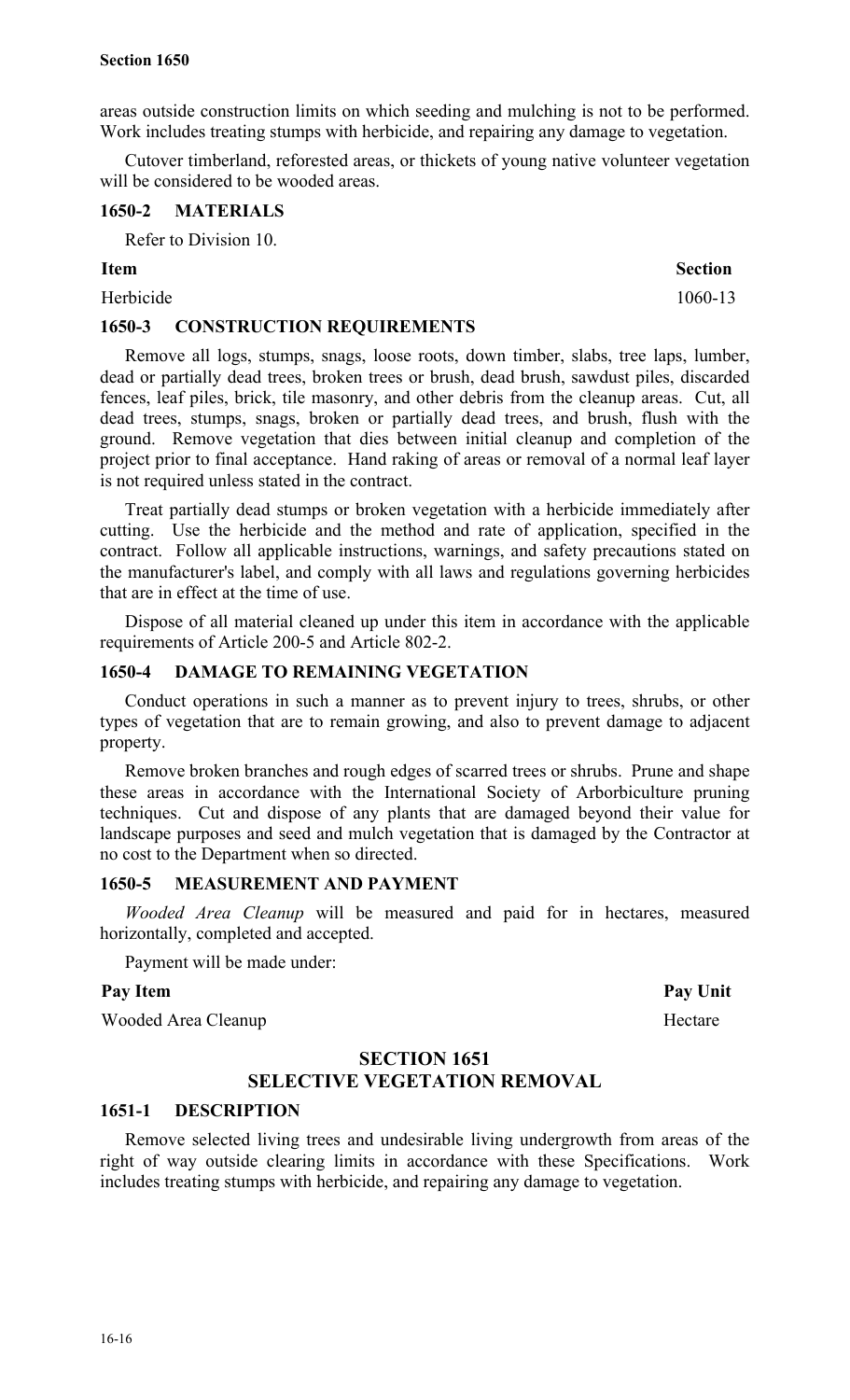## **1651-2 MATERIALS**

Refer to Division 10.

Herbicide 1060-13

## **1651-3 CONSTRUCTION REQUIREMENTS**

## **(A) Trees**

Remove trees shown on the plans or designated. Measure all tree diameter sizes at a height of 1.4 m above the ground.

#### **(B) Undergrowth**

Remove all undergrowth from areas shown on the plans, described in the Specifications, or designated, except for those plants designated to be preserved. All plants less than 101.6 mm in diameter, measured at a height of 1.4 m above the ground shall be classified as undergrowth.

## **(C) General**

Treat stumps with a herbicide immediately after cutting to prevent sprouting. Use the herbicide and the method and rate of application specified in the Specifications. Follow all applicable instructions, warnings, and safety precautions stated on the manufacturer's label, and comply with all laws and regulations governing herbicides that are in effect at the time of use.

When work is performed properly in accordance with these Specifications, no subsequent re-cutting of sprouts or seedling growth will be required.

Dispose of all trees and undergrowth cut in accordance with the applicable requirements of Article 200-5.

## **1651-4 DAMAGE TO REMAINING VEGETATION**

Conduct operations so as to prevent injury to trees, shrubs, or other types of vegetation that are to remain growing, and also to prevent damage to adjacent property.

Remove broken branches and rough edges of scarred trees or shrubs. Shape and make smooth these areas in accordance with generally accepted horticultural practice. Cut and dispose of any plants that are damaged beyond their value for landscape purposes and seed and mulch vegetation that is damaged by the Contractor at no cost to the Department.

#### **1651-5 MEASUREMENT AND PAYMENT**

*Selective Tree Removal*  $\blacksquare$  " will be measured and paid for in units of each. Each tree removed will be paid for at the contract unit price for the pay item size applicable to the actual tree diameter, measured at a height of 1.4 m above the ground, as indicated in Table 1651-1 below.

| Pay Item - Size    | <b>Actual Tree - Diameter</b> |
|--------------------|-------------------------------|
| $152.4 \text{ mm}$ | 101.6 mm up to $203.2$ mm     |
| 254 mm             | 203.2 mm up to 304.8 mm       |
| 381 mm             | 304.8 mm up to 457.2 mm       |
| 457.2 mm           | 457.2 mm and over             |

### **TABLE 1651-1 PAY ITEM SIZES**

*Selective Undergrowth Removal* will be measured and paid in hectares, measured horizontally, which has been completed and accepted.

**Item** Section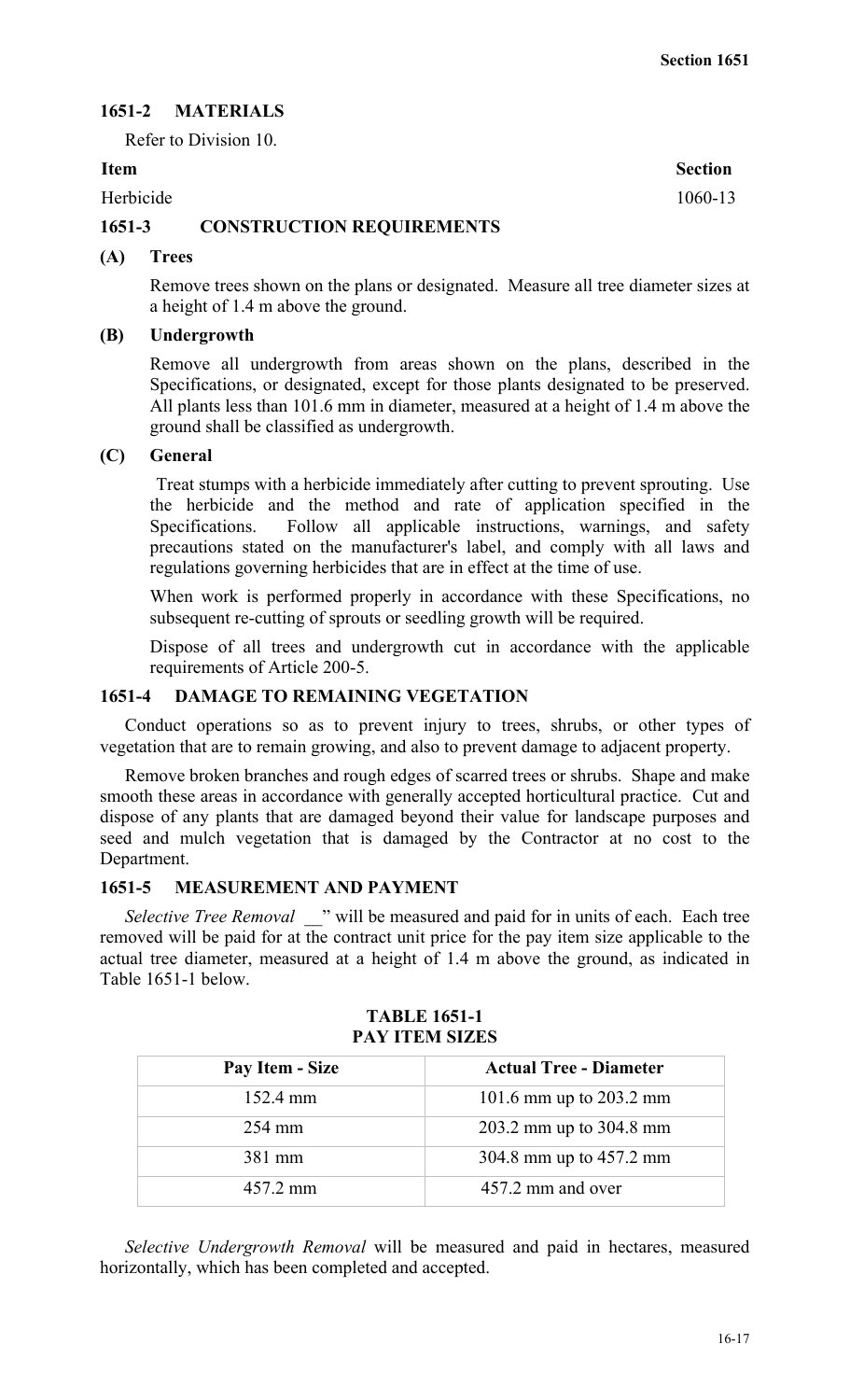Payment will be made under:

| Pay Item                         | Pay Unit        |
|----------------------------------|-----------------|
| Selective Tree Removal, 152.4 mm | Each            |
| Selective Tree Removal, 254 mm   | Each            |
| Selective Tree Removal, 381 mm   | Each            |
| Selective Tree Removal, 457.2 mm | Each            |
| Selective Undergrowth Removal    | <b>Hectares</b> |

## **SECTION 1660 SEEDING AND MULCHING**

## **1660-1 DESCRIPTION**

Prepare seedbed; furnish, place, and incorporate limestone, fertilizer, and seed; compact seedbed; furnish, place, and secure mulch; mow; and perform other operations necessary for the permanent establishment of vegetation from seed on shoulders, slopes, ditches, or other roadside areas.

Perform seeding and mulching on all earth areas disturbed by construction and on portions of areas seeded under previous contracts as directed where there is unsatisfactory vegetative cover.

Adapt operations to variations in weather or soil conditions as necessary for the successful establishment and growth of the grasses or legumes.

Preserve the required line, grade, and cross section of the area treated.

The actual conditions that occur during the construction of the project will determine the quantity of mowing. The quantity of mowing may be increased, decreased, or eliminated entirely as directed. Such variations in quantity will not be considered as alterations in the details of construction or a change in the character of the work.

#### **1660-2 MATERIALS**

Refer to Division 10.

| Item                             | <b>Section</b> |
|----------------------------------|----------------|
| Fertilizer                       | 1060-2         |
| Limestone                        | 1060-3         |
| Seed                             | 1060-4         |
| <b>Mulch for Erosion Control</b> | 1060-5         |
|                                  |                |

Use undiluted emulsified asphalt for tacking material.

The analysis of fertilizer and the kinds of seed will be as stated in the contract.

## **1660-3 COORDINATION WITH GRADING OPERATIONS**

Perform seeding and mulching operations on a section by section basis immediately upon completion of earthwork sections in accordance with the requirements of Article 225 - 2.

When grading operations have been suspended, and seeding and mulching has been performed on areas where work has been suspended, include in the work of seeding and mulching of the adjacent sections any necessary overlapping of operations on previously established vegetative cover.

When the Contractor fails or neglects to coordinate grading with seeding and mulching operations and to diligently pursue the control of erosion and siltation, the Engineer may suspend the Contractor's grading operations until such time as the work is coordinated in a manner acceptable to the Engineer. Such suspension will be in accordance with the requirements of Article 108-7.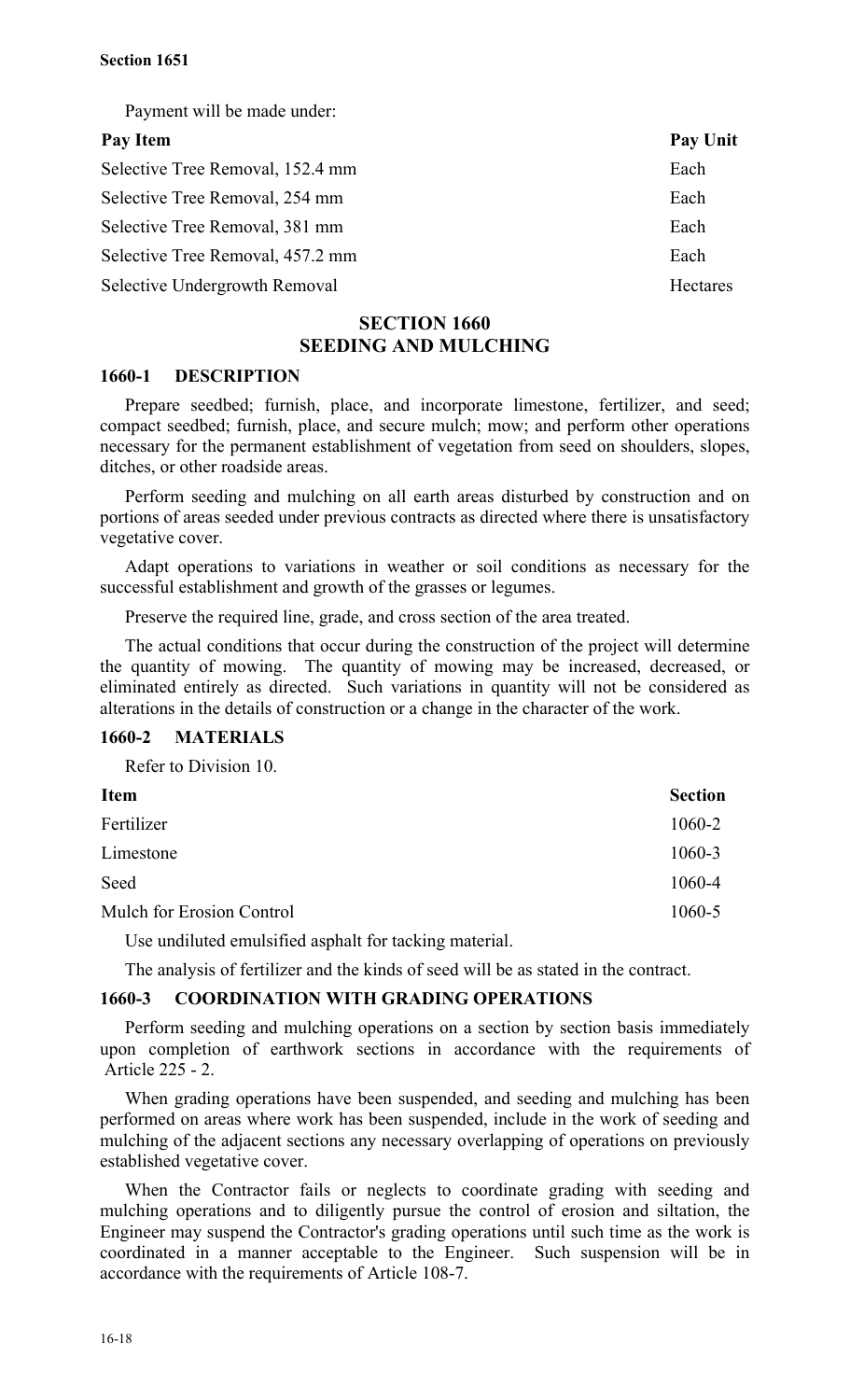## **1660-4 SEEDBED PREPARATION**

Cut and satisfactorily dispose of weeds or other unacceptable growth on the areas to be seeded. Shape and smooth uneven and rough areas outside of the graded section, such as crop rows, farm contours, ditches and ditch spoil banks, fence line and hedgerow soil accumulations, and other minor irregularities which cannot be obliterated by normal seedbed preparation operations, to provide for more effective seeding and for ease of subsequent mowing operations.

Scarify or otherwise loosen the soil to a depth of not less than 127 mm except as otherwise provided below or otherwise directed. Break clods and work the top 50.8 to 76.2 mm of soil into an acceptable seedbed by the use of soil pulverizers, drags, or harrows; or by other approved methods. Remove all rock and debris 76.2 mm or larger on median, shoulder, and ditch cut or fill slopes which are 3:1 or flatter, prior to the application of seed and fertilizer. Remove rock 152.4 mm and larger displaced during seeding operations.

Scarify, groove, trench, or puncture all slope surfaces. The depth of preparation and the degree of smoothness of the seedbed may be reduced on cut slopes that are 2:1 and steeper, as permitted by the Engineer.

On cut slopes that are either 2:1 or steeper, the Engineer may permit the preparation of a partial or complete seedbed during the grading of the slope. If at the time of seeding and mulching operations such preparation is still in a condition acceptable to the Engineer, additional seedbed preparation may be reduced or eliminated.

Limit seedbed preparation to within 609.6 mm of the edge of any pavement to a depth of 50.8 mm to 76.2 mm.

Do not prepare seedbed when the soil is frozen, extremely wet, or when the Engineer determines that it is an otherwise unfavorable working condition.

## **1660-5 APPLYING AND COVERING LIMESTONE, FERTILIZER, AND SEED**

#### **(A) General**

The contract will state the seasonal limitation for seeding operations; the kinds of grades of fertilizers; the kinds of seed; and the rates of application of limestone, fertilizer, and seed.

Obtain approval from the Engineer before using equipment for the application, covering, or compaction of limestone, fertilizer, and seed. Approval may be revoked at any time if equipment is not maintained in satisfactory working condition, or if the equipment operation damages the seed.

Apply limestone, fertilizer, and seed within 24 hours after completion of seedbed preparation unless otherwise permitted by the Engineer. When the Engineer determines that weather and soil conditions are unfavorable, do not distribute any limestone or fertilizer and do not sow any seed.

Take adequate precautions to prevent damage to traffic, structures, guardrails, traffic control devices, or any other appurtenances during the application of fertilizer. Provide adequate covering or change methods of application as required to avoid such damage. Repair any damage that occurs, including any cleaning that may be necessary.

### **(B) Limestone and Fertilizer**

Limestone may be applied as a part of the seedbed preparation, provided it is immediately worked into the soil. If not so applied, distribute limestone and fertilizer uniformly over the prepared seedbed at the specified rate of application and then harrow, rake, or otherwise thoroughly work or mix into the seedbed.

If liquid fertilizer is used, locate storage containers for the liquid fertilizer on the project and equip for agitation of the liquid prior to its use. Equip the storage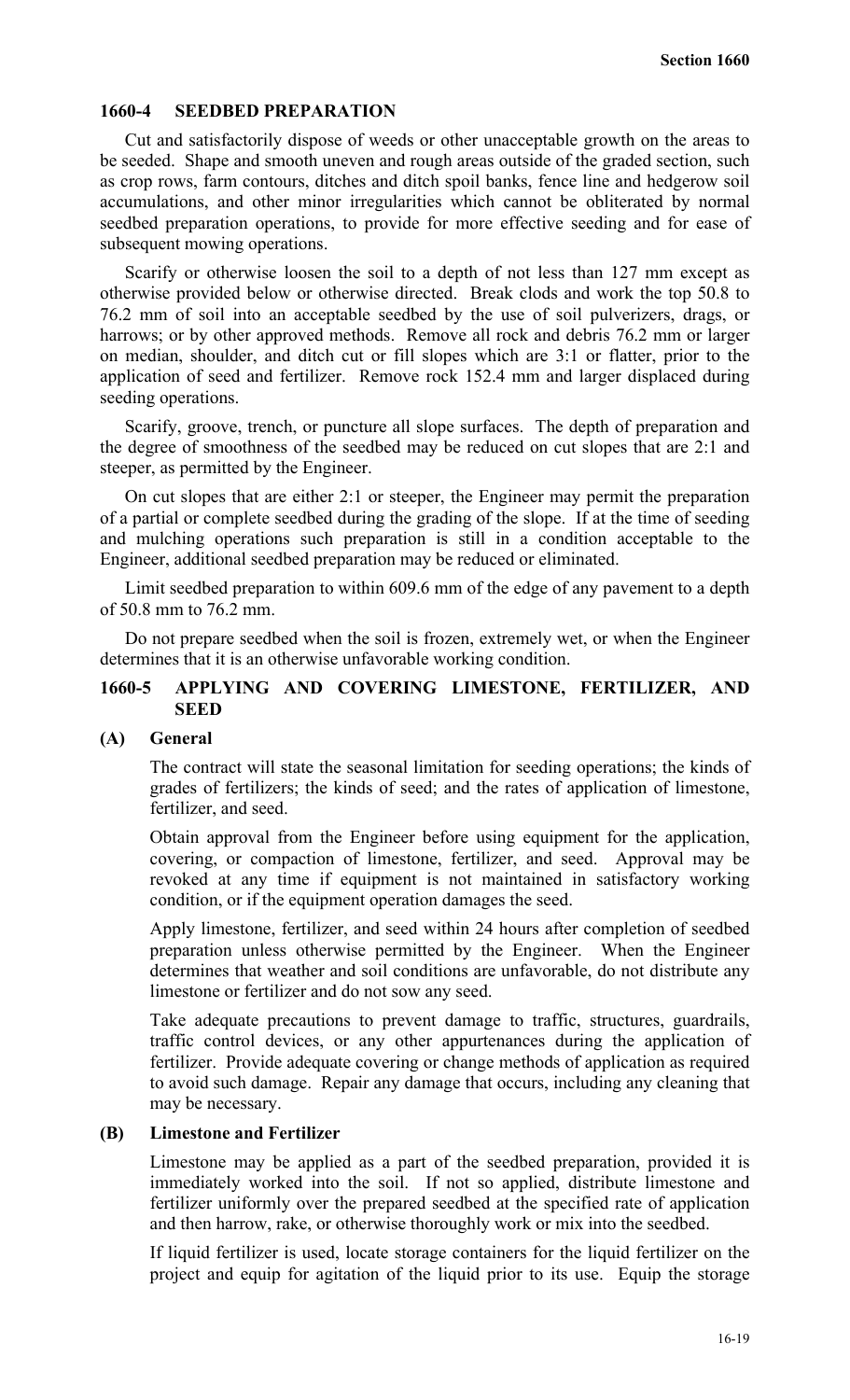containers with approved measuring or metering devices which will enable the Engineer to record at any time the amount of liquid that has been removed from the container. Calibrate application equipment for liquid fertilizer, other than a hydraulic seeder, to ensure that the required rate of fertilizer is applied uniformly.

## **(C) Seed**

Distribute seed uniformly over the seedbed at the required rate of application, and immediately harrow, drag, rake, or otherwise work so as to cover the seed with a layer of soil. Cover to a depth as directed by the Engineer. If 2 kinds of seed are to be used which require different depths of covering, sow separately.

When a combination seed and fertilizer drill is used, drill fertilizer with seed after applying and incorporating limestone into the soil. If using two kinds of seed requiring different depth of cover, the seed requiring the lighter cover may be sown broadcast or with a special attachment to the drill, or drilled lightly following the initial drilling operation.

When using a hydraulic seeder for application of seed and fertilizer, do not allow the seed to remain in water containing fertilizer for more than 30 minutes prior to application unless otherwise permitted.

Compact the seedbed immediately after seed has been properly covered in the manner and degree approved by the Engineer.

## **(D) Modifications**

When adverse seeding conditions are encountered due to steepness of slope, height of slope, or soil conditions, the Engineer may direct or permit that modifications be made in the above requirements which pertain to incorporating limestone into the seedbed; covering limestone, seed, and fertilizer; and compaction of the seedbed.

Such modifications may include but not be limited to the following:

- (1) The incorporation of limestone into the seedbed may be omitted on
	- (a) cut slopes steeper than 2:1
	- (b) on 2:1 cut slopes when a seedbed has been prepared during the excavation of the cut and is still in an acceptable condition; or
	- (c) on areas of slopes where the surface of the area is too rocky to permit the incorporation of the limestone.
- (2) The rates of application of limestone, fertilizer, and seed on slopes 2:1 or steeper or on rocky surfaces may be reduced or eliminated.
- (3) Compaction after seeding may be reduced or eliminated on slopes 2:1 or steeper, on rocky surfaces, or on other areas where soil conditions would make compaction undesirable.

### **1660-6 MULCHING**

#### **(A) General**

Mulch all seeded areas unless otherwise indicated in the contract or directed by the Engineer.

Use grain straw as mulch at any time of the year. If permission to use material other than grain straw is requested and the use of such material is approved by the Engineer, the seasonal limitations, the methods and rates of application, the type of binding material, or other conditions governing the use of such material will be established by the Engineer at the time of approval.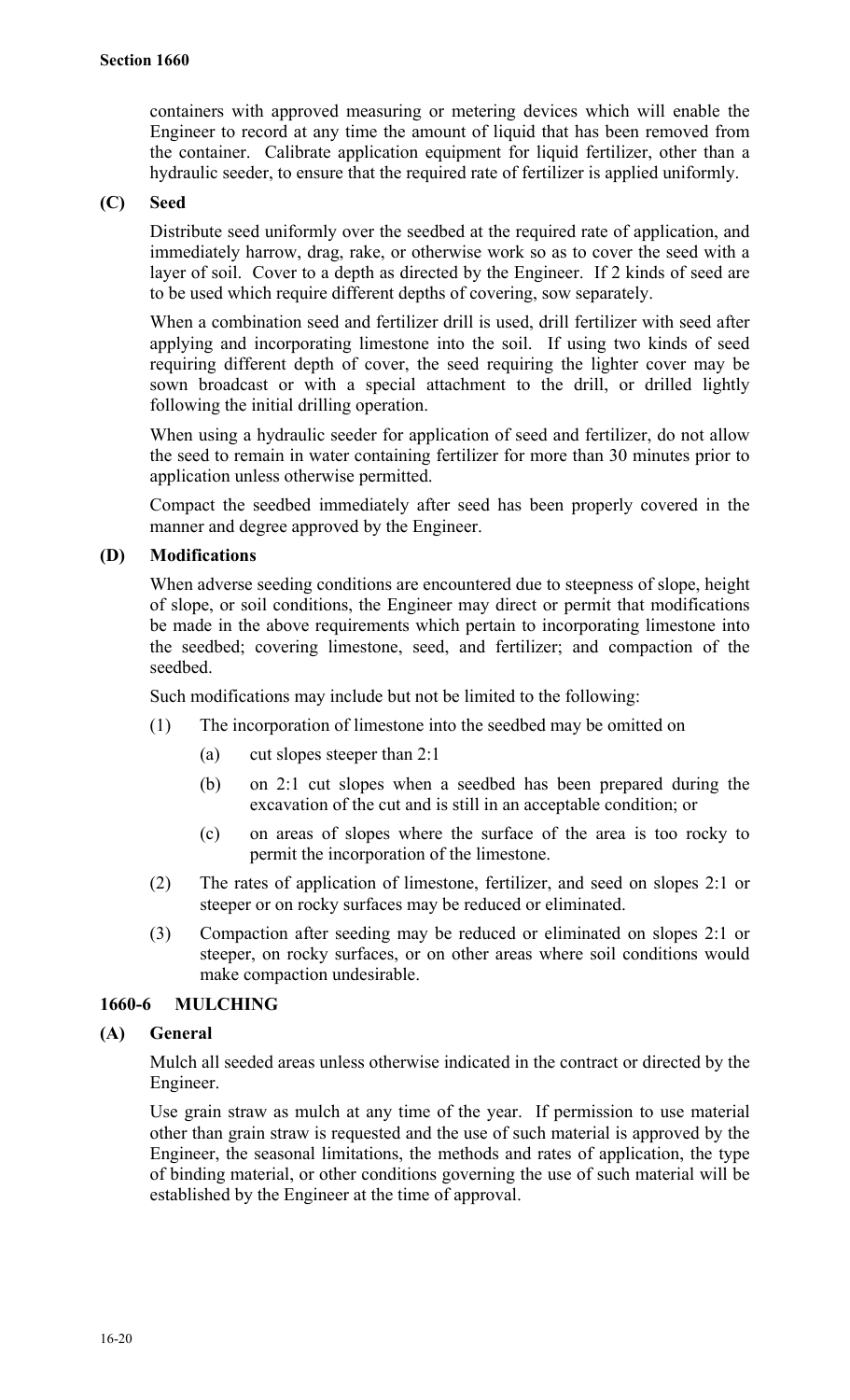#### **(B) Applying Mulch**

Apply mulch within 24 hours after completion of seeding unless otherwise permitted. Exercise care to prevent displacement of soil or seed or other damage to the seeded area during the mulching operations.

Spread mulch uniformly by hand or by approved mechanical spreaders or blowers that will provide an acceptable application. An acceptable application will be that which will allow some sunlight to penetrate and air to circulate but also partially shade the ground, reduce erosion, and conserve soil moisture.

#### **(C) Holding Mulch**

Hold mulch in place by applying a sufficient amount of undiluted emulsified asphalt or other approved binding material. The Engineer will approve the rate and method of application of binding material. Apply the binding material directly with the mulch or immediately following the mulch application.

Take adequate precautions to prevent damage to traffic, structures, guardrails, traffic control devices, or any other appurtenances during the application of asphalt binding material. Provide adequate covering or change methods of application as required to avoid such damage. Repair any damage that occurs, including any cleaning that may be necessary.

Take sufficient precautions to prevent mulch from entering drainage structures through displacement by wind, water, or other causes and promptly remove any blockage to drainage facilities which may occur.

#### **1660-7 MAINTENANCE OF SEEDING AND MULCHING**

Maintain areas where seeding and mulching have been performed in a satisfactory condition until final acceptance of the project.

Mow at the location and times as directed.

Correct areas of damage or failure due to any cause by repairing or completely reworking as directed.

Repair in accordance with Section 1661 where extensive seedbed preparation is unnecessary.

Rework seeding and mulching in accordance with this section where correction requires extensive seedbed preparation, or where earthwork repairs or complete reshaping are necessary.

As an exception to the above, repair areas of damage or failure resulting either from negligence on the part of the Contractor in performing subsequent construction operations or from not taking adequate precautions to control erosion and siltation as required throughout the various sections of the Specifications, at no cost to the Department.

## **1660-8 MEASUREMENT AND PAYMENT**

*Seeding and Mulching* will be measured and paid for in hectares, measured along the surface of the ground that has been completed and accepted. No direct payment will be made for furnishing and applying the limestone and fertilizer as such work and materials will be considered to be incidental to be the work covered by *Seeding and Mulching.*

*Mowing* will be measured and paid for in hectares measured along the surface of the ground that has been mowed as directed. Where an area has been mowed more than once at the direction of the Engineer, separate measurement will be made each time the area is mowed.

Corrective work will be compensated where seeding and mulching has been damaged or has failed to establish a satisfactory stand of vegetation.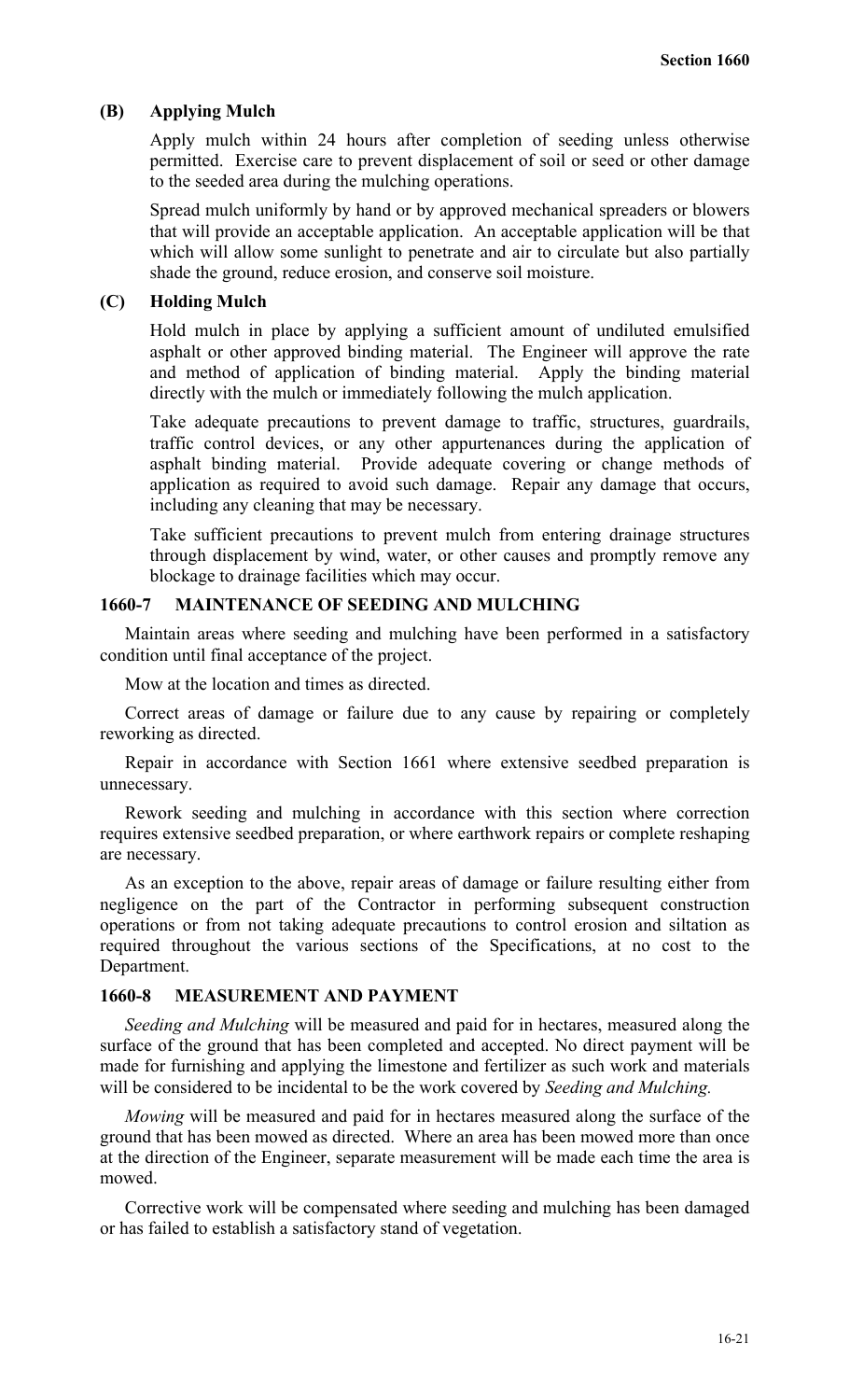Where correction can be made without extensive seedbed preparation, the work will be paid for in accordance with Section 1661 for *Seed for Repair Seeding* and *Fertilizer for Repair Seeding*.

Where earthwork and seeding and mulching has been damaged to the extent that earthwork repairs or complete reshaping are necessary, the Contractor will be paid at the contract unit price for the excavated material required for repairs to the damaged earthwork, and at the contract unit price for *Seeding and Mulching* for correcting the damaged seeding and mulching.

As an exception to the above, repair, at no cost to the Department, any damage to earthwork or seeded and mulched areas, which is due to carelessness or neglect on the part of the Contractor.

Payment will be made under:

Seeding and Mulching Hectare

Mowing Hectare

Pay Item Pay Unit

## **SECTION 1661 REPAIR SEEDING**

#### **1661-1 DESCRIPTION**

Repair areas that have been previously seeded and mulched in accordance with Section 1660 but that have been damaged or have failed to successfully establish a stand of vegetation. This work does not include repair seeding made necessary by negligence on the part of the Contractor as described in Article 1660-7, nor does it include repairs to temporary seeding constructed in accordance with Section 1620.

Repair damage or failure in accordance with this section where correction can be made without extensive seedbed preparation.

Where correction will require extensive seedbed preparation, or where earthwork repairs or complete reshaping are necessary, repair in accordance with Section 1660.

Repair seeding includes minor seedbed preparation; the furnishing, placing, and covering of fertilizer and seed; and mulch as required, all in accordance with these Specifications.

Perform repair seeding promptly at the locations and times as directed.

The actual conditions that occur during the construction of the project will determine the quantity of seed or fertilizer used. The quantity of seed or fertilizer may be increased, decreased, or eliminated entirely at the discretion of the Engineer. Such variation in quantity will not be considered as alterations in the details of construction or a change in the character of the work.

## **1661-2 MATERIALS**

Refer to Division 10.

| <b>Item</b>               | <b>Section</b> |
|---------------------------|----------------|
| Fertilizer                | 1060-2         |
| Seed                      | 1060-4         |
| Mulch for Erosion Control | 1060-5         |

The analysis of fertilizer and the kinds of seed shall be as stated in the contract.

## **1661-3 SEEDBED PREPARATION**

Seedbed preparation will be required unless otherwise permitted.

A seedbed preparation as extensive as that performed for the original seeding and mulching will not be required. The degree of preparation shall be sufficient to retain the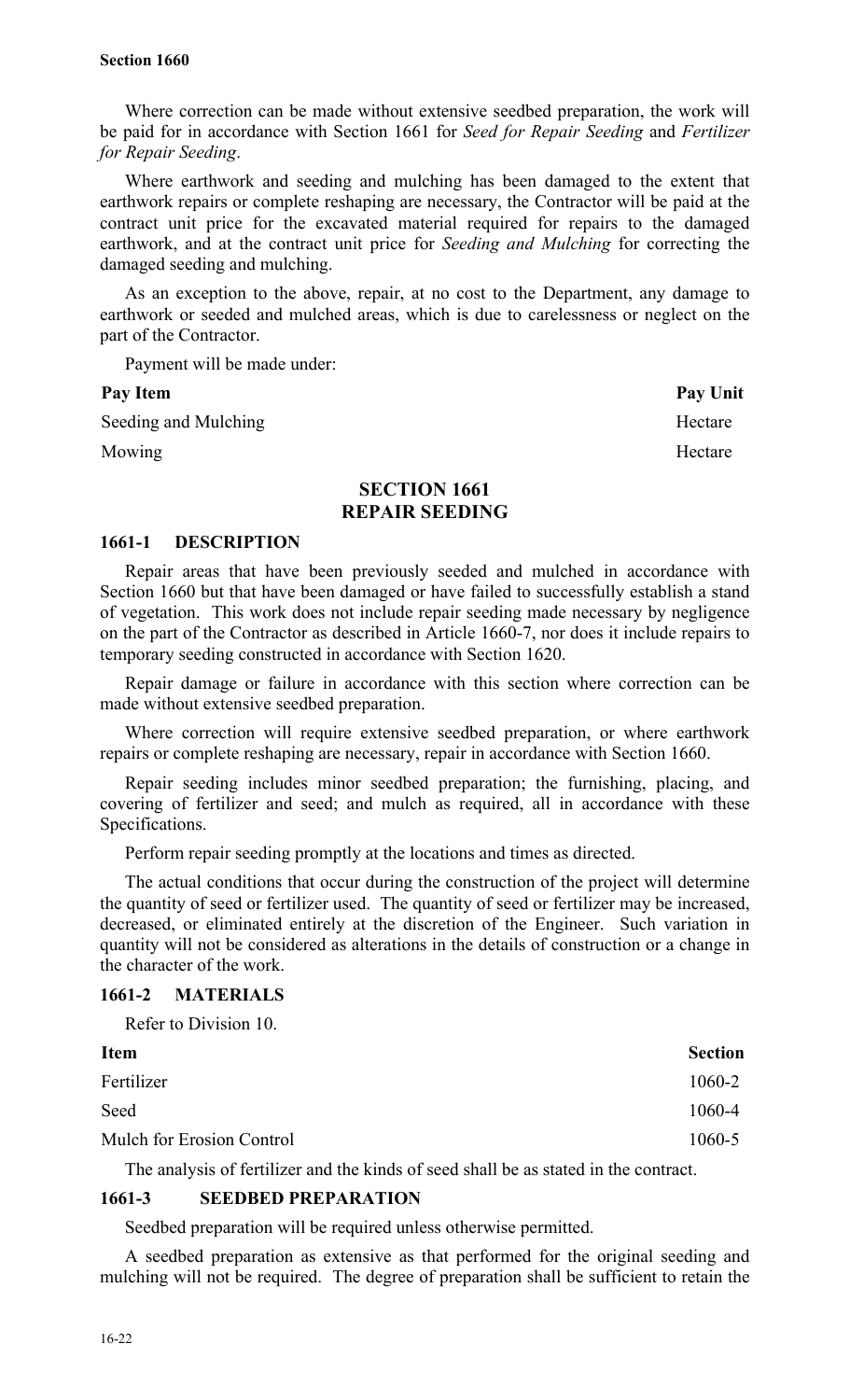seed against displacement by wind, rain, or surface runoff, and be acceptable to the Engineer. The acceptable degree of seedbed preparation will depend on the location, soil conditions, and drainage conditions at the site.

## **1661-4 APPLICATION OF FERTILIZER, SEED AND MULCH**

The analysis of fertilizer, the kinds of seed, and the rates of application of seed and fertilizer is the same as specified in the project special provision for seeding and mulching, unless otherwise directed, but in no case will the total rate of seed and fertilizer vary more or less than 25 percent of that specified for seeding and mulching.

Do not distribute fertilizer or sow seed when the Engineer determines that conditions are unfavorable for such operations.

Cover fertilizer and seed and secure mulch in place to prevent displacement by wind, rain, or surface runoff.

The requirements of Article 1660-5 will be applicable to the approval of equipment; the use of liquid fertilizer; and the protection of traffic, structures, guardrails, traffic control devices, and other appurtenances.

#### **1661-5 MEASUREMENT AND PAYMENT**

*Seed for Repair Seeding* will be measured and paid for in kilograms. The weight of seed will be determined by bag count of standard weight bags or by weighing the seed on certified platform scales or other certified weighing devices. No direct payment will be made for furnishing and applying mulch and all materials used to hold mulch in place, as such work and materials will be considered to be incidental to the work covered by *Seed for Repair Seeding*.

Fertilizer for repair seeding will be measured and paid for in metric tons. The weight of dry fertilizer will be determined by bag count of standard weight bags, or by weighing the fertilizer in trucks on certified platform scales or other certified weighing devices. The weight of liquid fertilizer will be the equivalent weight in metric tons of dry fertilizer.

Payment will be made under:

#### Pay Item **Pay Unit**

Seed for Repair Seeding Kilograms

Fertilizer for Repair Seeding Metric Ton

## **SECTION 1662 SUPPLEMENTAL SEEDING**

#### **1662-1 DESCRIPTION**

Apply additional seed to areas that have been previously seeded with permanent seed but on which there is an unsatisfactory cover of vegetation.

This work is only to provide an additional amount of seed to areas that have an insufficient stand of vegetation but which are too well established to require repair seeding. Work covered by this provision does NOT include seedbed preparation, fertilizer, or mulch.

Perform supplemental seeding promptly at the locations and times as directed.

The actual conditions that occur during the construction of the project will determine the quantity of seed used. The quantity of seed may be increased, decreased, or eliminated entirely as directed. Such variation in quantity will not be considered as alterations in the details of construction or a change in the character of the work.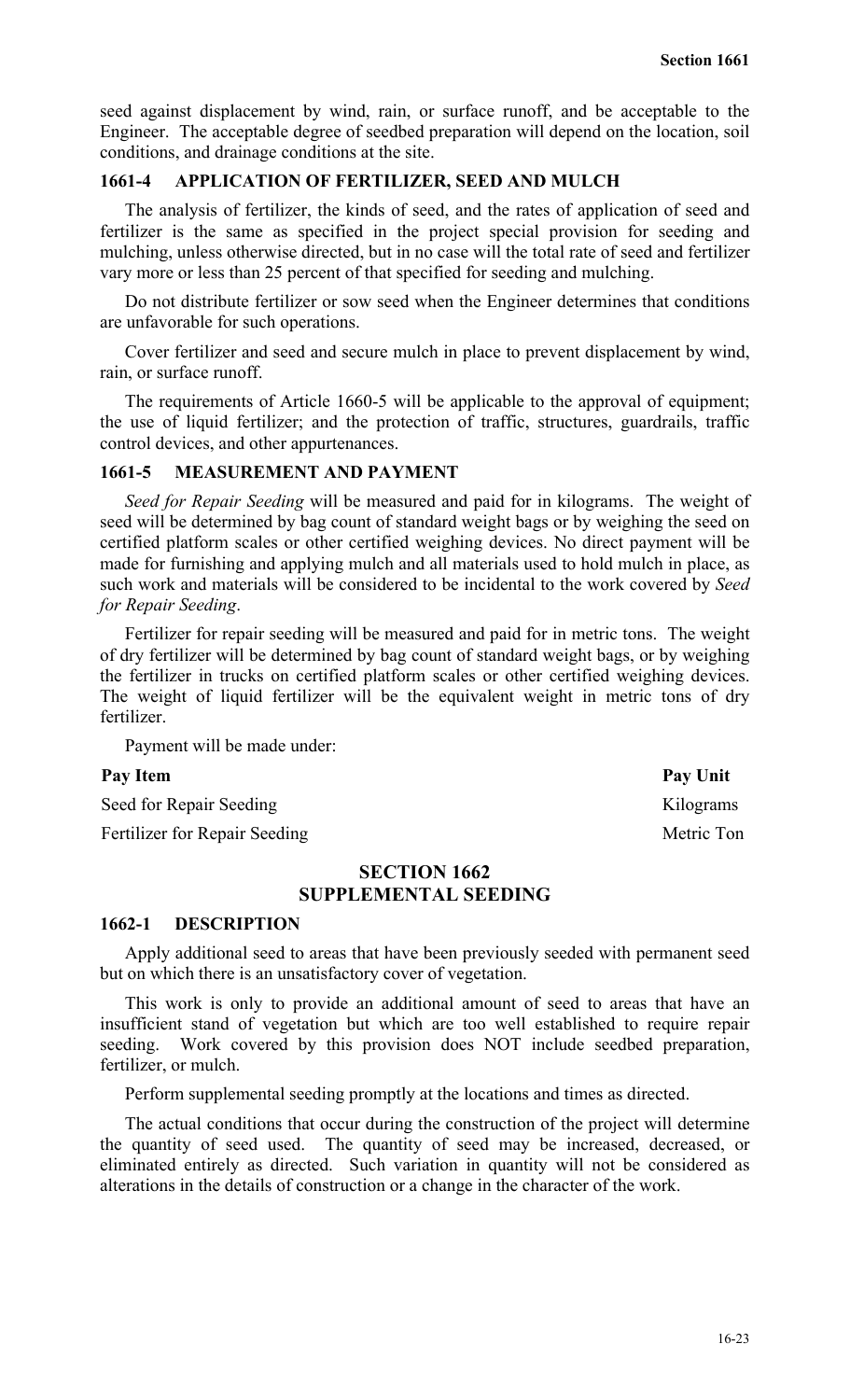## **1662-2 MATERIALS**

Refer to Division 10.

#### **Item Section**

Seed 1060-4

Use the kinds of seeds as stated in the contract.

## **1662-3 APPLICATION**

Seedbed preparation will not be required.

The contract will state the kinds and rates of application of seed. Sow no seed when the Engineer determines that conditions are unfavorable.

The requirements of Article 1660-5 will be applicable to the approval of equipment; and the protection of traffic, traffic control devices, and other appurtenances.

## **1662-4 MEASUREMENT AND PAYMENT**

*Seed for Supplemental Seeding* will be measured and paid for in kilograms. The weight of seed will be determined by bag count of standard weight bags or by weighing the seed on certified platform scales or other certified weighing devices.

Payment will be made under:

#### **Pay Item Pay Unit**

Seed for Supplemental Seeding Kilogram

## **SECTION 1664 SODDING**

#### **1664-1 DESCRIPTION**

Prepare soil, furnish and place limestone, fertilizer, sod, and water; and other operations necessary for the permanent establishment of vegetation from sod on shoulders, slopes, ditches, or other roadside areas.

Adapt operations to variations in weather and soil conditions so as to assure the successful establishment and growth of grasses.

Preserve the required line, grade, and cross-section of the area treated.

The actual conditions that occur during the construction of the project will determine the quantity of water used and mowing required. The quantity of water or mowing may be increased, decreased or eliminated entirely at the direction of the Engineer. Such variations in quantity will not be considered alterations in the details of construction or a change in the character of the work.

#### **1664-2 MATERIALS**

Refer to Division 10.

| <b>Item</b> | <b>Section</b> |
|-------------|----------------|
| Fertilizer  | 1060-2         |
| Limestone   | 1060-3         |
| Sod         | 1060-7         |
| Water       | 1060-9         |

The contract will state the analysis of fertilizer and the kinds of sod.

#### **1664-3 SODDING**

## **(A) Handling and Storing Sod**

Exercise extreme care during all operations of loading, transporting, unloading, storing, placing, tamping, and staking sod, to prevent breaking the sod sections and to prevent the sod from drying out. Any sod that is torn, broken, or too dry

16-24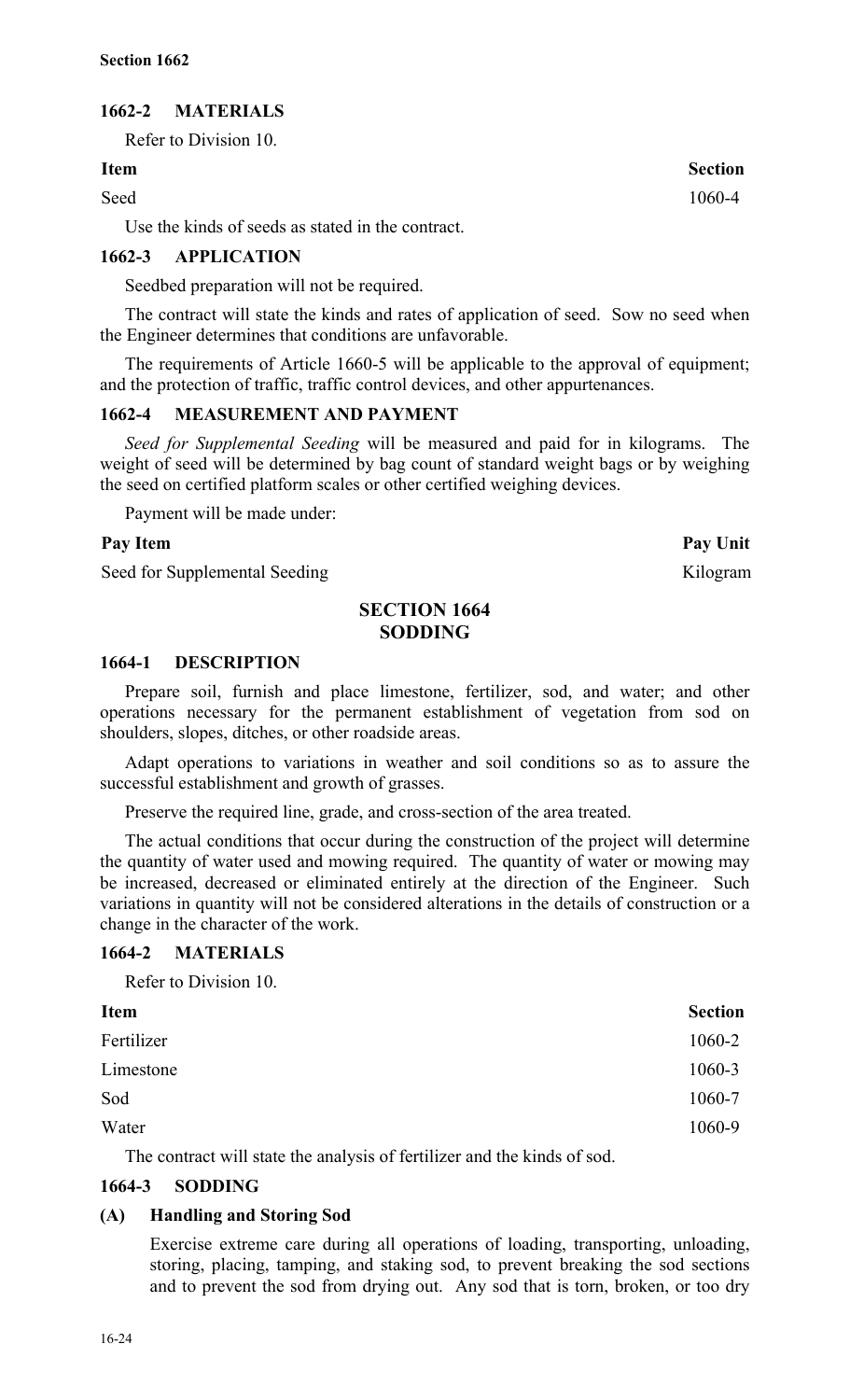will be rejected. Torn or broken sod, if kept moist, may be used for filling unavoidable small gaps in sod cover as permitted.

Place sod on the designated areas within 48 hours after being cut unless otherwise directed.

## **(B) Soil Preparation**

Remove litter and other debris. Mow and satisfactorily dispose of weeds or other unacceptable growth on the areas to be sodded.

Bring the area to be sodded to a firm uniform surface at such elevation that the surface of the complete sodding conforms to the finished grade and cross section as shown on the plans.

Scarify or otherwise loosen soil to a depth of not less than 127 mm. Break clods and work the top 50.8 to 76.2 mm of soil into an acceptable soil bed by using soil pulverizers, drags, or harrows.

Place limestone and fertilizer prior to placing the sod. The contract will state the kind and grade of fertilizer, and the rates of application of limestone and fertilizer. Distribute the limestone and fertilizer uniformly over the area and thoroughly mix in the top 127 mm of the soil by discing, harrowing, or other approved methods.

Prepare the area by harrowing, dragging, raking, or other approved methods to give a lawn type finish. Remove all trash, debris and stones larger than 38 mm in diameter or other obstructions that could interfere with the placing of the sod. Moisten the finished surface with water prior to placing the sod.

## **(C) Placing Sod**

The contract will state the seasonal limitations for sodding and the kind of sod to use.

Sod handling and placement will be a continuous process of cutting, transporting, and installing without appreciable delays. Install sod within 48 hours after being cut and water immediately after installation.

Place sod firmly and carefully by hand within 24 hours after soil preparation is completed and accepted by the Engineer. Pack each piece of sod tightly against the edge of adjacent pieces so that the fewest possible gaps will be left between the pieces. Close unavoidable gaps with small pieces of sod.

When placing sod on a slope, begin at either the top or the toe of the slope. Place sod with the long edge horizontal and with staggered vertical joints. Turn the edge of the sod slightly into the ground at the top of a slope and place a layer of earth over it and compact so as to divert the surface water over and onto the top of the sod.

Stake sod in place by driving stakes flush with the sod, on all slopes 2:1 or steeper, in drainage channels, on other areas shown on the plans, and on any areas that are in such condition that there is danger of sod slipping. Perform staking concurrently with sod placement and prior to tamping with sound wooden stakes which are approximately 645.2 square mm or 25.4 mm in diameter and not less than 304.8 mm in length. Place enough stakes to prevent slipping or displacement of the sod. Drive stakes perpendicular to the slope. Where backfill is necessary on cut slopes to obtain a uniform sodding area, provide stakes of sufficient length to reach a minimum of 76.2 mm into the solid earth underneath the backfill.

On all other areas, use metal staples in place of wooden stakes. The metal staples should be 305 mm long, made of 2.3 mm in diameter new steel wire so as not to bend when pinned or driven through the sod. Shorter staples may be used with the approval of the Engineer.

Place, stake, and staple the sod where necessary, then tamp or roll carefully and firmly by acceptable means. If rolled, roller shall weigh 223.2 kg/m of roller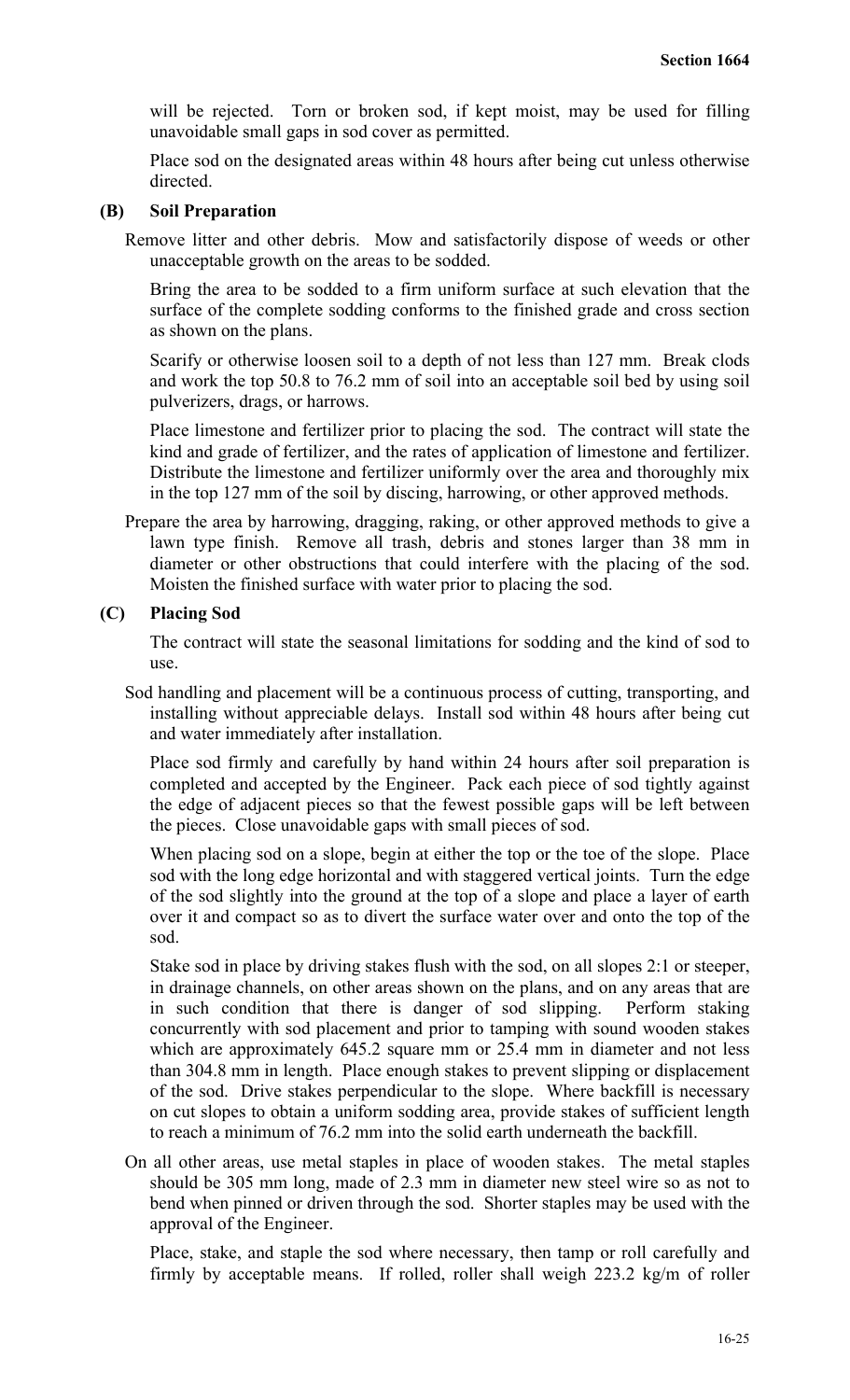width. Take extreme care to prevent the installed sod from being torn or displaced.

Do not place sod when the atmospheric temperature is below 0°C. Do not use frozen sod or place on frozen soil.

## **(D) Watering Sod**

Water carefully and thoroughly after sod has been placed and tamped. Perform watering as directed until final acceptance. Application of water may be made by the use of hydraulic seeding equipment, farm type irrigation equipment, or by other acceptable means.

#### **1664-4 MAINTENANCE**

Maintain sod in a satisfactory and live condition until final acceptance of the project. Maintenance includes watering and mowing at the locations and times as directed.

## **1664-5 MEASUREMENT AND PAYMENT**

*Sodding* will be measured and paid for in square meters, measured along the surface of the ground that has been completed and accepted. No direct payment will be made for mowing the sodding areas prior to soil preparation as such work will be considered to be incidental to sodding. No direct payment will be made for furnishing and applying limestone and fertilizer, as such will be incidental to the work covered by sodding.

*Water* will be measured and paid for in 1 kiloliter units. Measurement of water will be made by means of an approved metering device at the source of supply, or by determining the volumetric capacity of tank trucks used to deliver water to the project and recording the number of loads delivered by each truck.

*Mowing* will be measured and paid for in accordance with Section 1660.

The above prices and payment will be full compensation for all work covered by this section.

Payment will be made under:

#### Pay Item Pay Unit

# Sodding Square Meter Water 1 Kiloliter

## **SECTION 1665 FERTILIZER TOPDRESSING**

#### **1665-1 DESCRIPTION**

Furnish and uniformly distribute fertilizer as a topdressing to areas on which seeding and mulching, sprigging, or sodding are completed and a vegetative cover is established. Top dress previously seeded, sprigged, or sodded areas under other contracts when so stated in the contract or where so directed.

The actual conditions that occur during the construction of the project will determine the quantity of fertilizer topdressing used. In the event that a vegetative cover has not had sufficient time to develop to a size suitable for topdressing before completion of the project, the work of fertilizer topdressing will be decreased or eliminated entirely. Where the use of additional fertilizer topdressing would be beneficial to the establishment of grasses or legumes, the work of fertilizer topdressing will be increased. The quantity of fertilizer topdressing may be increased, decreased, or eliminated entirely as directed. Such variations in quantity will not be considered as alterations in the details of construction or a change in the character of work.

#### **1665-2 MATERIALS**

Use fertilizer containing no urea for topdressing.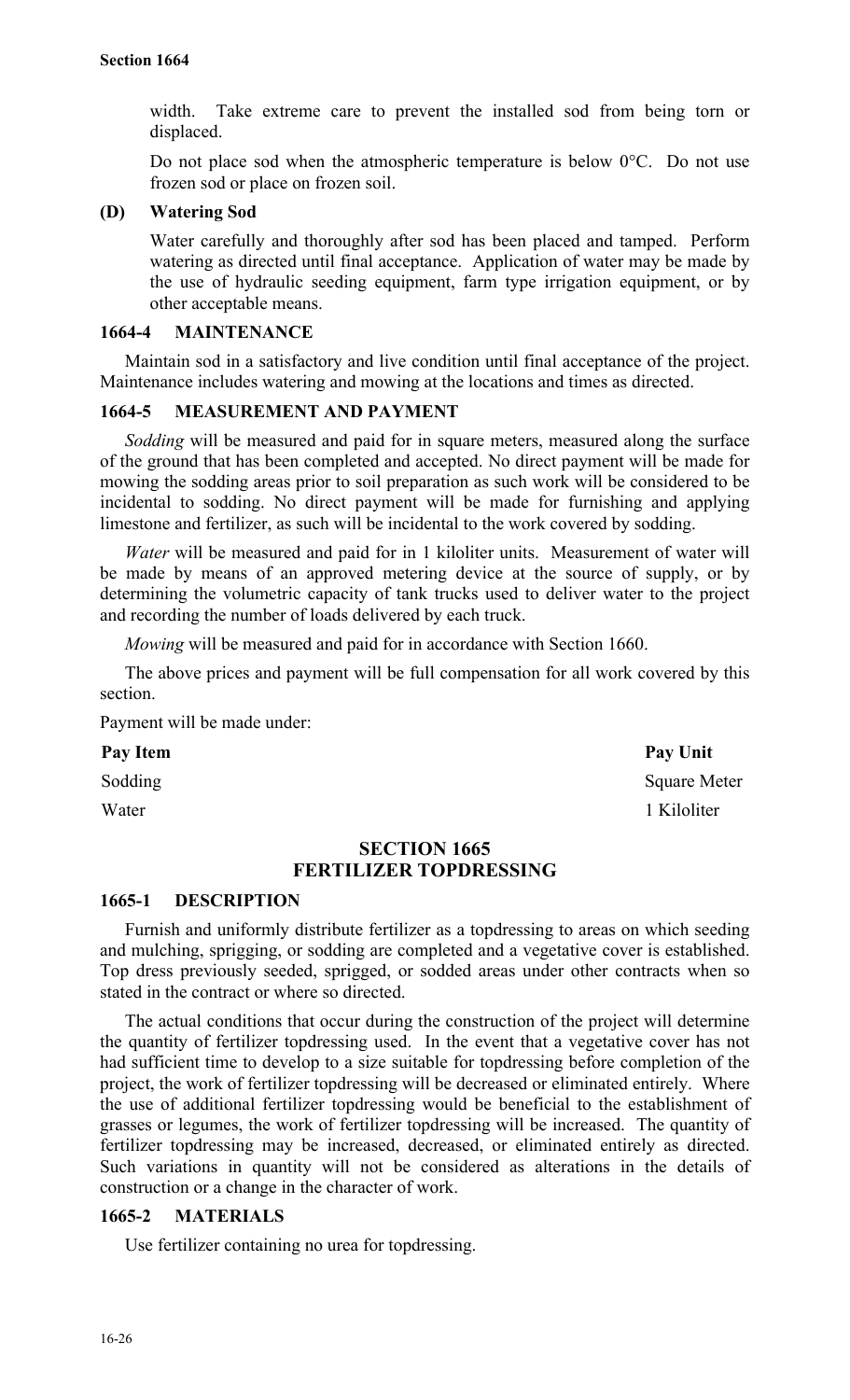#### Refer to Division 10.

#### **Item Section**

Fertilizer 1060-2

The analysis of fertilizer shall be as stated in the contract.

## **1665-3 APPLICATION OF FERTILIZER TOPDRESSING**

Apply fertilizer topdressing at the locations and times as directed, regardless of whether or not other seeding, sprigging, or sodding operations are underway at the time.

The contract will state the rate of application and analysis of fertilizer. Distribute fertilizer uniformly without any type of soil disturbance.

Refer to the requirements of the contract for the approval of equipment; the use of liquid fertilizer; and the protection of traffic, structures, guardrails, traffic control devices, and other appurtenances.

#### **1665-4 MEASUREMENT AND PAYMENT**

*Fertilizer Topdressing* will be measured and be paid in metric tons. The weight of dry fertilizer will be determined by bag count of standard weight bags, or by weighing the fertilizer in trucks on certified platform scales or other certified weighing devices. The weight of liquid fertilizer will be the equivalent weight in metric tons of dry fertilizer.

In the event that an alternative analysis of fertilizer topdressing is approved and used, it will be in an equivalent number of metric tons of fertilizer, of the specified analysis, based on nutrient value.

Payment will be made under:

Fertilizer Topdressing Metric Ton

Pay Item Pay Unit

## **SECTION 1670 PLANTING**

#### **1670-1 DESCRIPTION**

Furnish, deliver, and plant trees, shrubs, vines, ground covers, bedding plants, and seedlings at locations shown on the plans or as directed, in accordance with these Specifications.

The work of planting includes plant bed preparation, initial planting, plant establishment, and replacement planting.

Perform the operations in a careful, workmanlike manner that will promote the continued life and healthy growth of all plants in their final location.

The actual conditions that occur during the construction of the project will determine the quantity of plant bed fumigation or post-emergence and pre-emergence herbicidal treatment for plant beds. The quantities of plant bed fumigation and post-emergence and pre-emergence herbicidal treatment for plant beds may be increased, decreased, or eliminated entirely as directed. Such variations in quantity will not be considered as alterations in the details of construction or a change in the character of the work.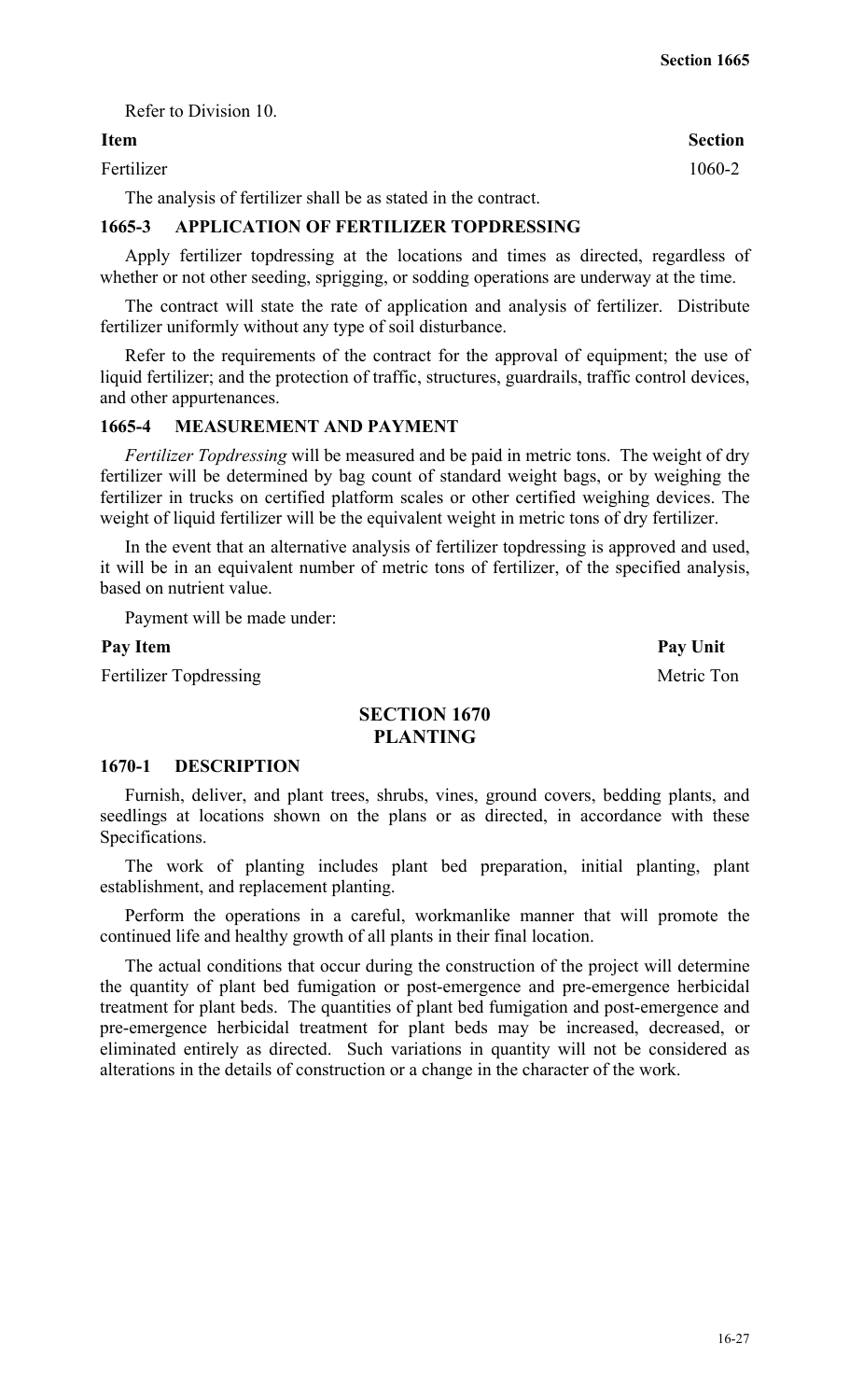## **1670-2 MATERIALS**

Refer to Division 10.

| <b>Item</b>                     | <b>Section</b> |
|---------------------------------|----------------|
| Fertilizer                      | 1060-2         |
| Water                           | 1060-9         |
| Plant Materials – Nursery Grown | 1060-10        |
| <b>Mulch for Planting</b>       | 1060-11        |
| Materials for Staking or Guying | 1060-12        |
| Herbicide                       | 1060-13        |

Furnish nursery grown plant materials.

Use methyl bromide as fumigant consisting of a mixture of 80% methyl bromide and 20% chloropicrin. A different ratio of fumigant containing methyl bromide and chloropicrin may be used provided that the amount of active ingredient specified in Article 1670-7 is provided.

Use a 2 mil polyethylene agricultural plastic sheeting free of holes, punctures, and tears to cover the fumigated plant beds. Use an appropriate width of plastic for the width of the plant bed, and obtain approval prior to fumigation.

The contract will state the kind of herbicides to be used.

## **1670-3 WEATHER AND SEASONAL LIMITATIONS**

Perform planting operations only between the dates shown in the contract except where otherwise permitted in writing.

Do not plant when the temperature is below 0°C, when the plant hole is frozen or when soil to excavate and fill the plant hole is frozen, or too wet.

Perform fumigation during or within 2 weeks prior to the time allowed for planting as shown in the contract. Fumigate when the soil temperature is at least 13°C at a depth of 127 mm and moderately moist (50-85% of field capacity).

Apply post-emergence herbicide when the weeds are near maturity but not when the weeds are under stress from drought, disease, insect damage, or any other cause.

Do not apply post-emergence herbicide when rain is likely within the next 6 hours or as restricted on the product label.

## **1670-4 CARE AND HANDLING PLANTS**

## **(A) General**

Exercise utmost care in digging, loading, transporting, unloading, planting, or otherwise handling plants, and use adequate precautions to prevent injury to or drying out of the trunk, branches, or roots; and to prevent freezing of the plant roots. Heel-in plants within 48 hours of delivery from the nursery, if they can not be planted within that time.

Properly maintain all heeled-in plants until planted. Do not have plants remain heeled-in for more than 30 days. Open plants immediately when delivered in boxes or wrapped in bundles or other forms of closed packages and inspect and dampen if necessary.

## **(B) Balled and Burlapped Plants**

Protect the roots of balled and burlapped plants, if not immediately planted after delivery, by adequately covering with a soil, mulch, or sawdust that is kept moist constantly in an acceptable manner appropriate to weather or seasonal conditions. Preserve the solidity of the plant ball carefully.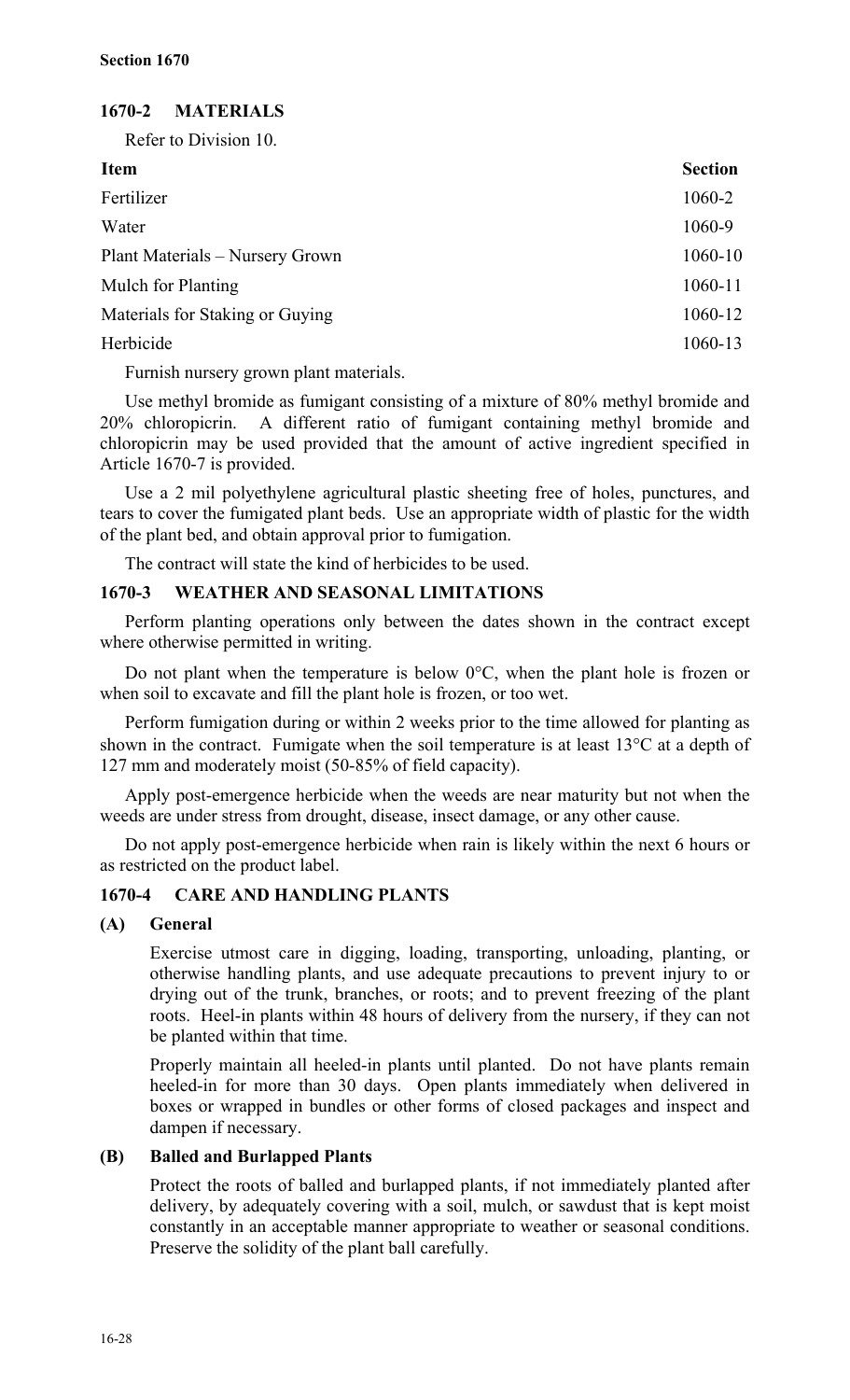#### **(C) Bare Rooted Plants**

Refrigerate or immediately heel-in all plants, if not promptly planted, in moist soil, mulch, or sawdust in an acceptable manner corresponding to generally accepted horticultural practice.

Protect the plants from drying out by means of wet canvas, burlap, or straw, or by other means acceptable while being transported or planted.

#### **1670-5 PLANT LOCATION**

Locate and mark on the ground locations for plants and outlines for areas to be planted or reforested and obtain approval prior to digging plant holes for beds.

Where so directed, furnish and install standard identification wires with plastic flags to designate individual plants in major planting areas.

Flags will not necessarily be needed for all plants required by the contract, but use these flags on portions of the project until plant locations in these portions are approved.

Unforeseen conditions may make it necessary to make minor adjustments in plant locations due to utility lines, traffic signs, rock, drainage, etc., and such adjustments will be permitted subject to approval.

## **1670-6 PRUNING**

Prune shrubs and trees after planting as shown on the plans or as directed by the Engineer. Pruning done at any time in no way alters the Department's right to reject plant material. Prune in accordance with the International Society of Arborbiculture pruning techniques, and according to shape, size, and condition of the individual plant.

## **1670-7 PLANT BED TREATMENT**

#### **(A) General:**

Treat plant beds by fumigation or by application of herbicides where called for by the plans or directed.

## **(B) License**

Make pesticide applications by or under the direct supervision of an applicator licensed by the North Carolina Department of Agriculture and Consumer Services.

#### **(C) Fumigation**

Fumigate the plant beds with an approved fumigant in preparation for planting.

Prior to fumigation, level the plant bed to a proper planting grade. Till the bed to a depth of 127 to 203.2 mm. Prepare soil in good tilth with no dry clods over 25 mm in diameter present. Cover with plastic tarp within 24 hours of soil preparation completion or other approved process.

Apply the approved fumigant gas according to product labeling. If plastic is required then use envelope folds at the edges of the bed with the edge of the plastic buried 101.6 to 152.4 mm deep.

Keep the plastic over the bed for a period of 48 to 72 hours. Reform the bed to the required shape, after removal of the plastic, with little or no soil inversion. Pursue continuous planting within 24 hours of plastic cover removal.

#### **(D) Post-Emergence Herbicidal Treatment**

Post-emergence herbicidal treatment includes applications of a systemic postemergence total vegetation control herbicide.

The contract will state the rates of application of the post-emergence herbicides.

Apply all herbicides in accordance with the manufacturer's instructions on the product label.

Apply post-emergence herbicide when the weeds are near maturity but not when the weeds are under stress from drought, disease, insect damage, or any other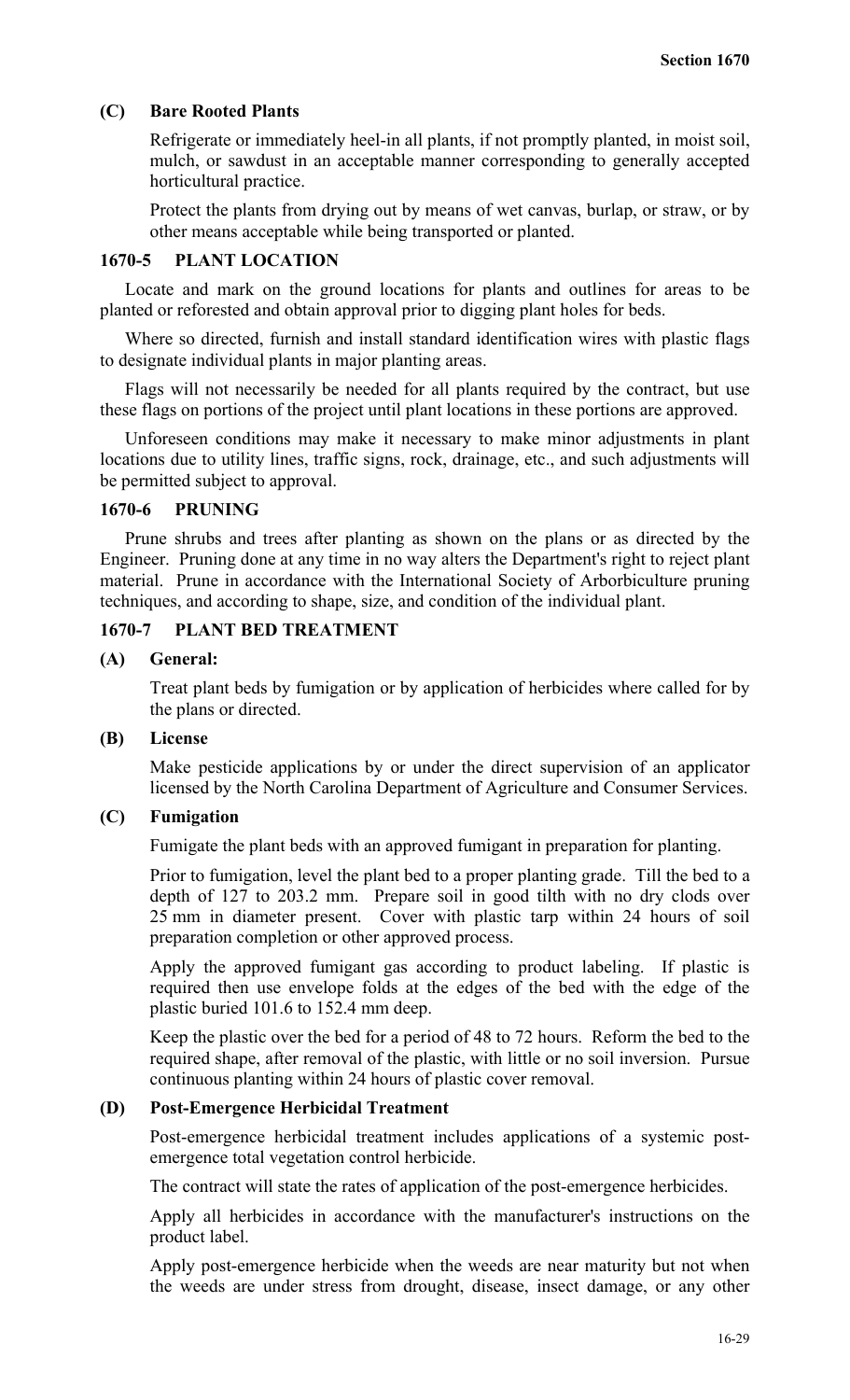cause. If cloudy weather or other poor growing conditions are present, extend this 7 day period until there are visible signs of herbicidal activity. Reapply if necessary to achieve a thorough control.

Post-Emergence Application for Plant Bed Preparation:

Apply a systemic post-emergence total vegetation control herbicide to the bed area before any tilling or mowing is performed. Perform no tilling or mowing for at least 7 days after the application. Thoroughly till the bed after the waiting period, or when injury to the vegetation appears. Prepare the soil in good tilth with no clods over 25.4 mm present and prior to planting.

Post-Emergence Application for Plant Bed Maintenance:

Apply a systemic post-emergence herbicidal treatment in accordance with product label in a manner to ensure no damage to planted material. Perform no mowing or vegetation removal by other means for at least 7 days after the application.

## **(E) Pre-Emergence Herbicidal Treatment**

Pre-emergence herbicidal treatment includes the application of a pre-emergence herbicide.

Apply a pre-emergence herbicide to the plant bed after the existing vegetation has been completely controlled by a post-emergence herbicide application as specified in Subarticle 1670-7 (D) and after installation of planting and mulching as described in Article 1670-9 and Article 1670-10. Apply pre-emergence herbicide following planting and mulching of plant bed prior to germination of weed seeds. An additional application of post-emergence herbicidal treatment may be necessary to control emerged weeds, as directed, if sufficient time has lapsed between tillage and installation of plant material and mulch. No direct payment will be made for additional post-emergence herbicidal work if such work is due to carelessness or neglect on the part of the Contractor.

Apply herbicide evenly over the soil surface with properly calibrated equipment at the specified rate.

If a minimum of 12.7 mm of rainfall does not occur within 15 days of application of pre-emergence herbicidal treatment, apply a minimum of 12.7 mm of water (12.7 liters per square meter uniformly over the planting area to activate the herbicide.

#### **1670-8 EXCAVATION OF PLANT HOLES**

Provide cylindrical shaped plant hole excavations for plants other than reforestation plants, with the plant location stake marking the center of the circle and with the sides of the hole being approximately vertical. When mechanical means are used which make digging of cylindrical holes impractical, the complete hole shall have the minimum dimensions as shown on the plans.

When plants are to be grouped together in a plant bed as contrasted to widely separated individual plants, and when so indicated on the plans, loosen and pulverize clods to a depth of not less than 127 mm for the entire area of the plant bed by means of a scarifier, disc, spade, or other appropriate means before plant holes are dug.

Plant reforestation plants in holes made by a planting spade, planting bar, or other means that meet the approval of the Engineer. Make the hole of sufficient size to accommodate the entire extended root system of the plant without cramping.

#### **1670-9 PLANTING, BACKFILLING, AND WATERING**

#### **(A) General**

The plans will state the kind and rate of application of fertilizer. Apply fertilizer during backfilling operations in a manner that will ensure proper placement of the fertilizer and avoid injury to the roots.

Scarify the walls and floor of the plant hole after the plant hole is dug. Place the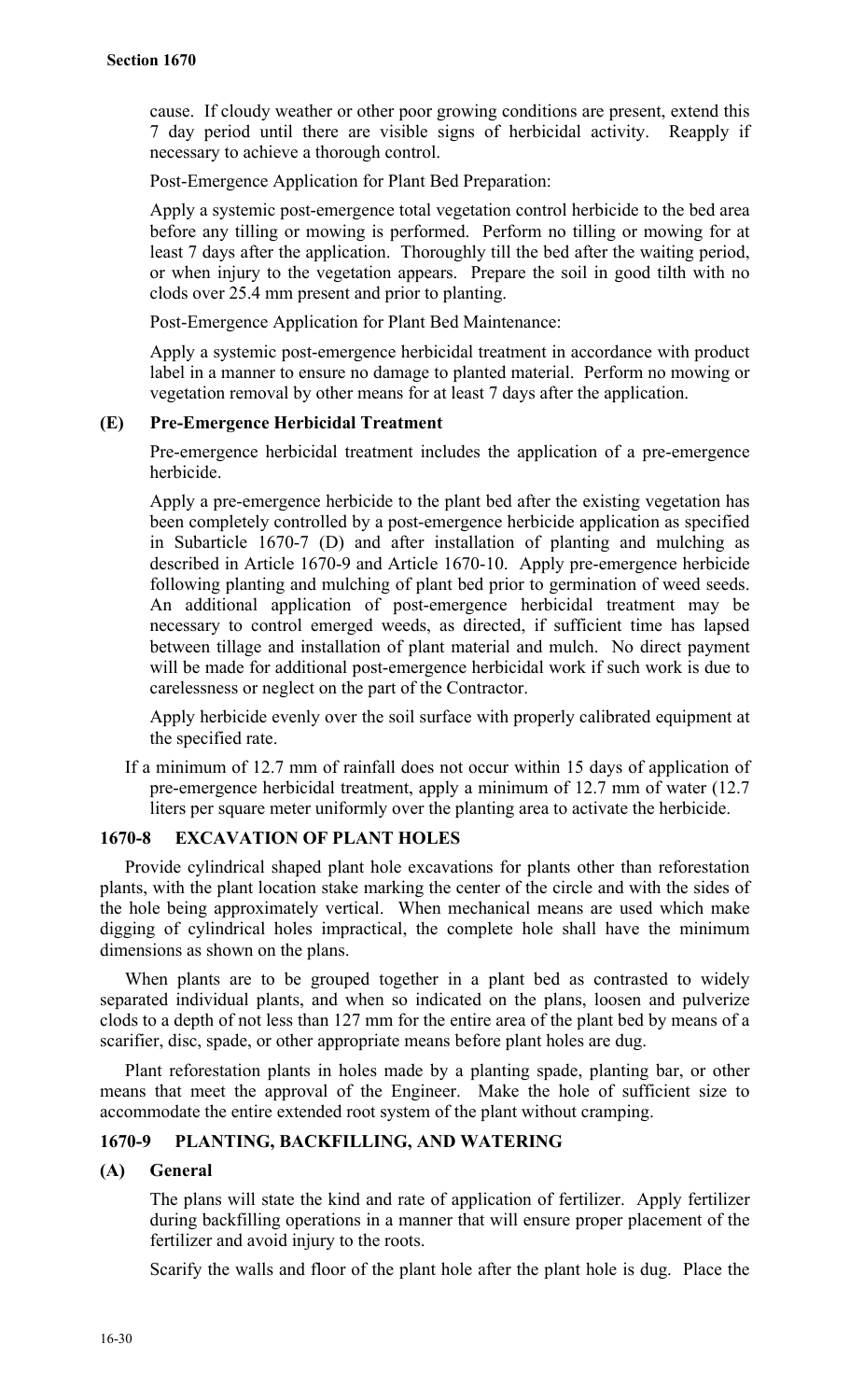plant in the prepared plant hole at the proper position as regards to depth, alignment, final grade of the surrounding ground level, and vertical placement of the trunk. Maintain this position during all subsequent backfilling and watering operations. Set plants with the root collar at the same depth as grown in the nursery or raise above grade as indicated on the plans.

Moisten the soil with water after one-half to two-thirds of the backfilling and tamping has been completed, if the soil in the plant holes is not sufficiently moist. Apply water to moisten all soil but not a quantity that will saturate the soil to the extent of excluding all air from around the roots. Place the remainder of the backfill after complete absorption of water.

Construct water rings around all plants, except reforestation plants, in accordance with details shown on the plans. A water ring consists of a ridge of firmed soil in a ring around the plant and of a minimum inside diameter equal to the diameter of the plant hole. This ridge is approximately 152.4 mm and is compacted firmly enough to hold water.

#### **(B) Balled and Burlapped Plants**

Handle balled and burlapped plants by the ball and place in the plant hole so that the soil of the ball will not be loosened from the roots. After the hole has been almost completely backfilled and the soil thoroughly firmed under and around the ball, cut the burlap away and remove from around the stem of the plant. Complete backfilling so as to avoid loosening of the soil of the root ball.

## **(C) Container Grown Plants**

Planting requirements for container grown plants are the same as applicable to balled and burlapped plants. Remove container immediately before planting. During the removal of the container sufficient precautions shall be taken so as to ensure that the soil and roots inside the container are undisturbed. Scarify roots when directed.

#### **(D) Bare Rooted Plants**

Before the plant is placed in the plant hole, cut off smoothly any bruised or broken parts of roots. Place the plant in its proper position in the hole and backfill. Carefully place the backfill material, worked around and under the roots, and compacted in a manner that avoids bruising or breaking the roots.

#### **(E) Reforestation Plants**

Reforestation includes tree reforestation and shrub reforestation. Type, mixture, size, furnish description, and spacing will be as shown on the reforestation detail sheet in the plans.

Prior to beginning reforestation, each area to be reforested will be measured by the Engineer to determine the exact number of hectares for tree reforestation or square meters or shrub reforestation therein, and the quantity of each species of seedling to be planted within the area.

Where structures or plantings do not adequately delineate the outline of the area to be reforested, stake the outline of the area as directed by the Engineer. Furnish cypress, cedar, oak, locust, or other wood stakes approved by the Engineer. Provide stakes with a minimum industry standard of 50.8 mm x 50.8 mm (nominal) size and approximately 762 mm in length with a 381 mm white top. Drive stakes in the ground with approximately 457 mm remaining above the ground line, and place as necessary to define and delineate the reforestation outline.

Have sample stock of reforestation seedlings inspected by the Engineer, for general health and moisture content, within 24 hours prior to planting.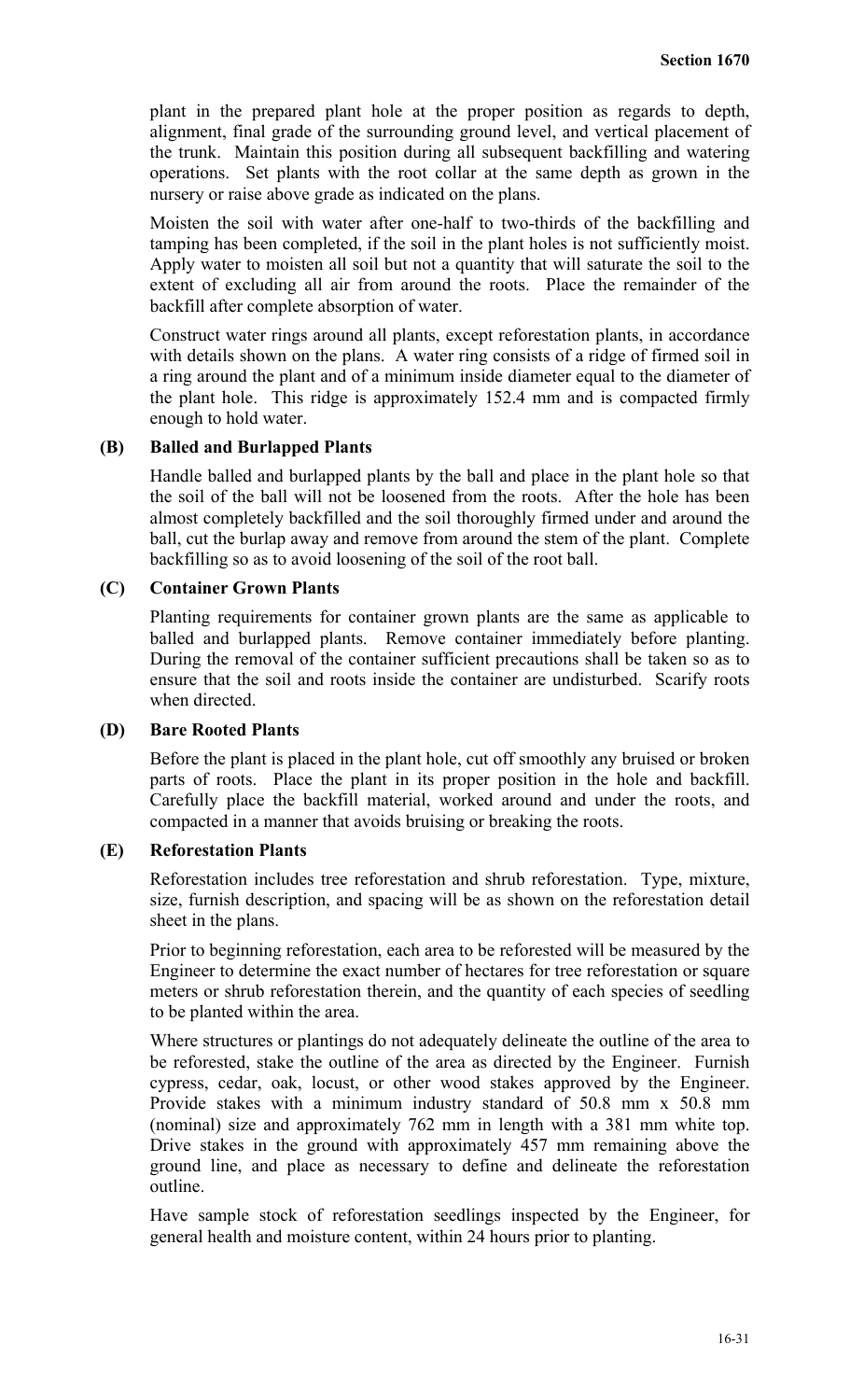After the plant hole has been prepared, place the plant upright in the hole at the correct depth without crowding or bunching the roots. Firm the soil around the root system from the bottom of the plant hole to natural ground elevation.

Upon completion of planting the required number of seedlings within all areas to be reforested, the Contractor will be relieved of further responsibility in connection with reforestation except for damage caused directly by the Contractor.

## **1670-10 MULCH FOR PLANTING**

Place mulch within 7 days of initial planting as a top layer on the backfilled plant hole and water ring. Place mulch approximately 101.6 mm deep as shown on the plans or as directed. Place additional mulch as directed during establishment.

No mulching will be required for reforestation plants.

## **1670-11 WATER FOR PLANTING**

Water at the time of planting as specified in Article 1670-9 and at the Contractor's election and the Engineer's approval. Water with gravity flow or low pressure applicators which have been approved, and which will not erode soil around the plant root system or damage to plants. Saturate the soil around each plant thoroughly at each watering.

## **1670-12 STAKING OR GUYING**

Stake or guy plants as shown on the plans or as directed to prevent damage.

Ensure that the plant is attached and held rigid to the support in a manner that will prevent chafing or other injury to the bark, and that will permit normal development of the trunk or branch.

## **1670-13 INITIAL PLANTING**

Initial planting will be considered complete when the plants have been placed in the plant hole, backfilled, fertilized, watered, mulched, staked, and guyed, and the plants are in an acceptable condition.

#### **1670-14 ESTABLISHMENT**

Begin establishment for all initial or replacement plants immediately after they are planted. Maintain trees, shrubs, vines, and groundcovers, and the area of planting until final acceptance of the project. Mow and maintain the area around trees and shrubs for a distance of 1.83 m beyond the outside limits of water rings or 1.83 m beyond the limits of the guy stakes, whichever is greater; within shrub beds; and for a distance of 1.83 m outside the perimeter of the shrub beds. Establishment includes cutting of grass and control of weeds; watering; fertilization; replacement of mulch; repair or replacement of guy stakes, guy wires, and water rings; and other work as directed to ensure the survival and growth of plant material and the satisfactory appearance of the project. Remove dead plant material from the project during the establishment period.

## **1670-15 REPLACEMENT PLANTING**

Replacement planting of trees, shrubs, and ground cover consists of replacing those plants which are not in a living, healthy condition or do not conform to the Specifications contained in the edition of *American Standard for Nursery Stock* or that have been damaged or stolen. Replacement of reforestation plants will not be required.

Perform replacement planting within the planting season specified in the contract.

#### **1670-16 FINAL INSPECTION**

All planting shall be completed and all plants shall be in a living and healthy condition at the time of final inspection.